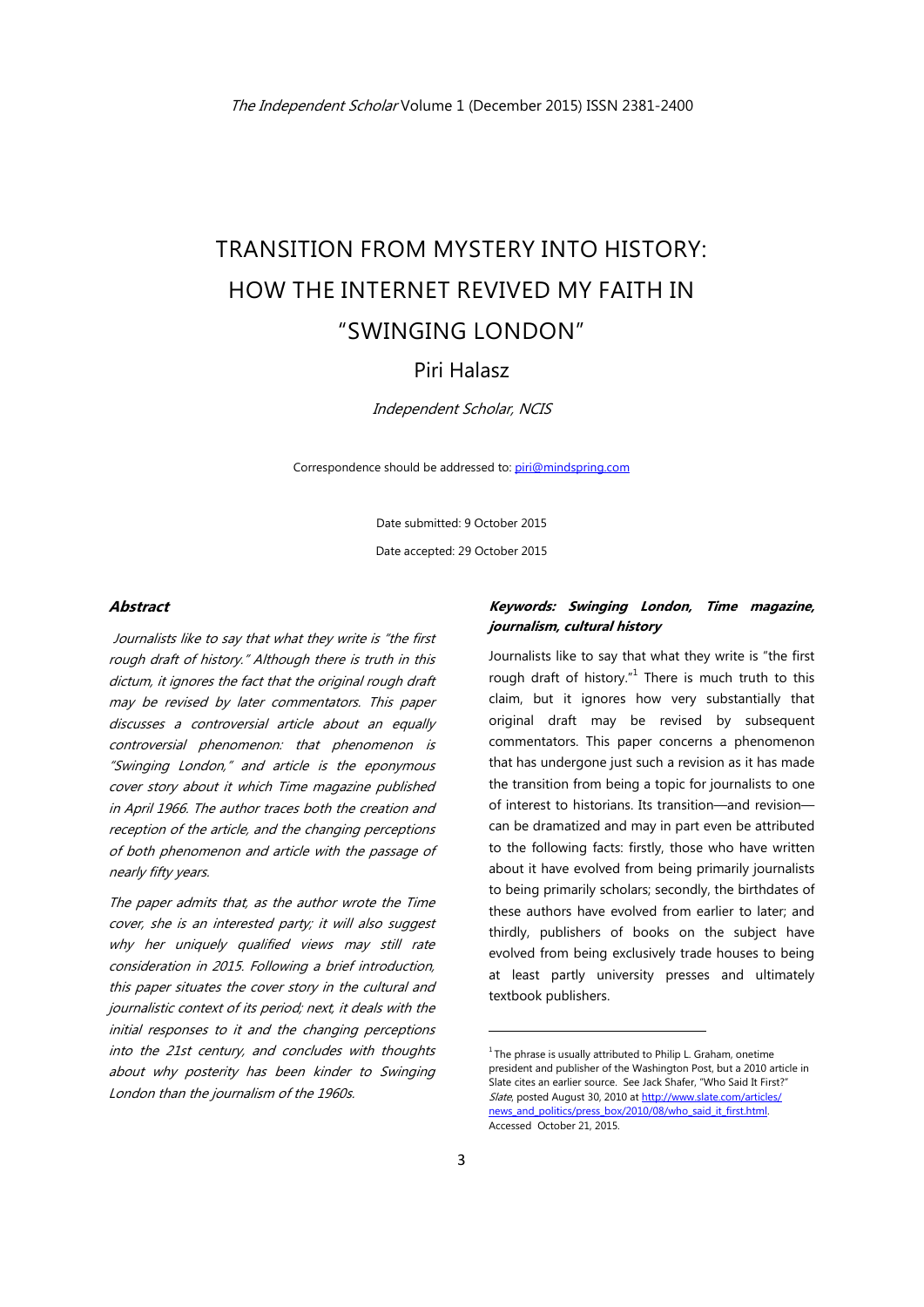The phenomenon I refer to was discussed in a magazine article whose name for it has passed so completely into the vernacular that most people hearing it today are unaware of its origins. Still less are they apt to be aware of the controversy originally surrounding both phenomenon and article, or the fact that, nearly fifty years after the article's publication, both phenomenon and article appear to fit—and fit more favorably—into a context that reflects how history itself is defined in the twenty-first century.

The phenomenon, which could only have happened in the 1960s, was and is known as "Swinging London." The article about it was the cover story published by Time magazine in its issue dated April 15, 1966. Originally, this cover story was to be a travel feature in Time's "back of the book," where cultural and feature stories appeared. The London cover was intended to help Time's less sophisticated—and perhaps older readers plan summer vacations. Insiders, and many younger people, already knew that London was the place to go.

#### HISTORICAL CONTEXT

In 1966 British pop musicians had lately become internationally famous, from the Beatles and Rolling Stones through the rest of what was known in the U.S. as "the British invasion." Teen-aged boys all over the U.S. were growing their hair long, in imitation of John, Paul, George and Ringo. Other British performers whose fame had crossed the Atlantic included Sean Connery as the original suave James Bond, Julie Christie with an Oscar-winning role in "Darling" and the romantic lead in "Dr.Zhivago," Peter O'Toole in "Lawrence of Arabia," Albert Finney as the lusty hero of "Tom Jones" and Michael Caine, with his bedroom eyes, in "The Ipcress File." Mary Quant, the dress designer, and Vidal Sassoon, the hair stylist, were likewise known in the U.S. as well as in the U.K.. The New York Times had mentioned the London scene with approval, and Newsweek had endorsed it as a hot tourist destination in 1965, but only when Time, a year later, called it "Swinging London" did the phrase stick.

In 1966 the Internet was decades in the future. Cable TV was in its infancy, and public television was still available only for educational institutions. TV and radio could and did handle headline news effectively, but for in-depth coverage of the news, and especially features, educated Americans still relied heavily on print—and on three major print news media in particular: The Times (then as now) was the gold standard; Newsweek was hip, liberal and already beginning to question the war in Vietnam; and Time was Republican, comparatively conservative, and still supporting the war. Both the news weeklies had national publications, but, to judge from their editorial slants, Newsweek was targeted more toward the Northwest Corridor and the West Coast—which since the 2000 Presidential elections have been known as the blue states—while Time was targeted more toward the Midwest and South, which are similarly known as the red states, or, as l was taught to call when I worked there, the heartland.

In the heartland, Time was beloved by readers whom people in New York and Washington DC might have considered square, but no tastemaker or national politician, even in those more enlightened parts of the country, could afford to ignore it. In fact, ever since I had been aware of it, Time was the magazine good liberals everywhere most loved to hate. Besides being very well written, in a terminally cocky style, and on top of most (if not all) of the big stories, its circulation was roughly four times that of the weekday New York Times, three times that of the Sunday New York Times and nearly twice that of Newsweek. Many people called Time "influential" (a barbed compliment at best, almost invariably implying that the person, place or thing so described not only has influence but uses it to promote undeserving people and/or causes). The managing editor of Time, I had been told, had "the most influential job in journalism."

#### THE CREATION OF TIME'S LONDON COVER

Shortly before the London cover story was to appear, Otto Fuerbringer, the managing editor of Time in 1966, decided to move it up to "front of the book," and to run it in the hard-news World section. He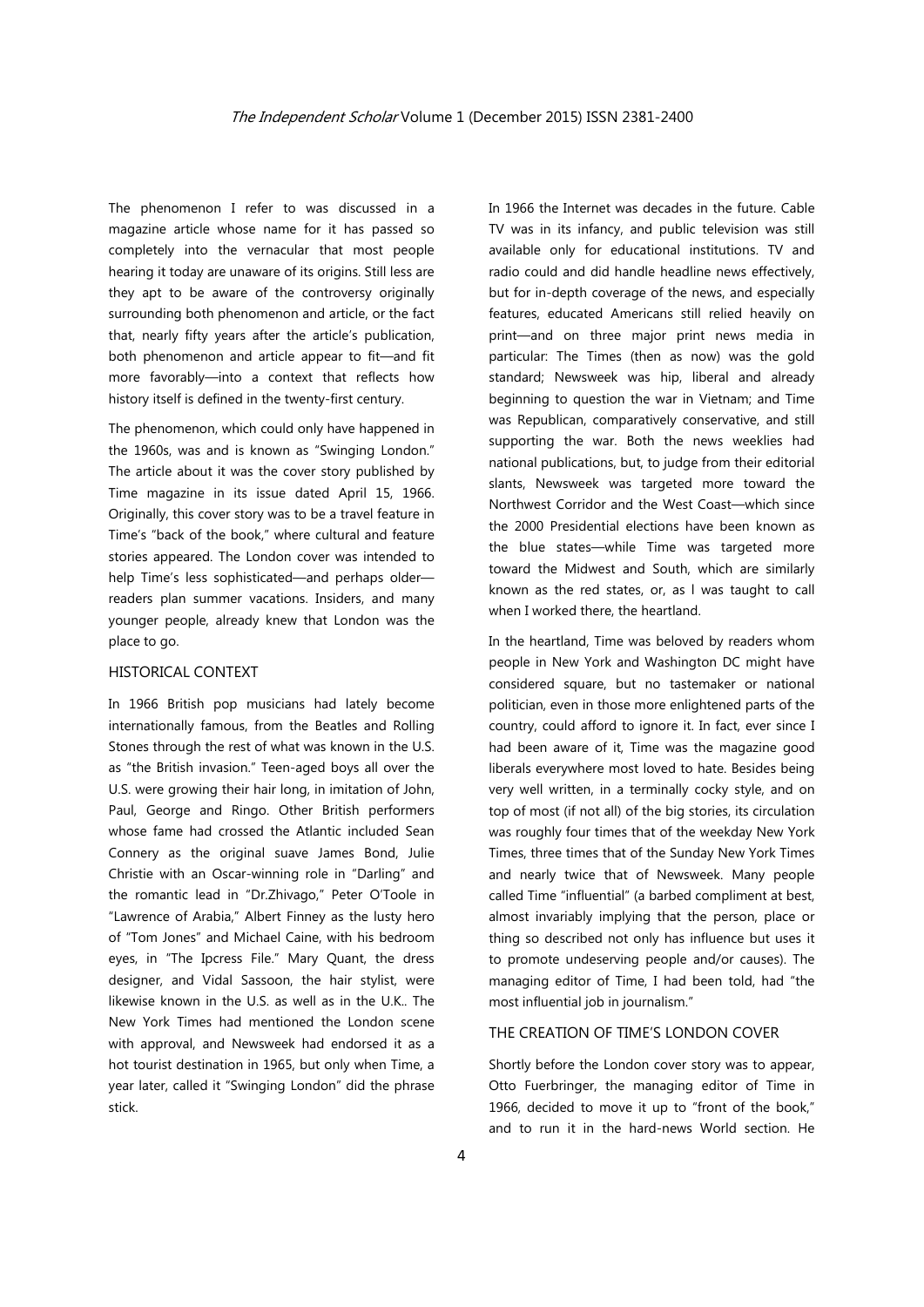invited me to write it, and decreed that my photograph should appear in "A Letter from the Publisher," the "green room" section of the magazine, up next to the masthead. As the rest of the magazine was unsigned, this placement, together with some flattering text, created the impression that I had created the whole story by myself. Far from it: "Swinging London" was a typical example of what we staffers called "group journalism."

Although this term implies that every story was created in conferences, and although conferences to discuss story lists were part of the weekly routine, what "group journalism" really meant was that every story was the product of many hands—too many to assign any one author to it—but with these hands working in sequence rather than simultaneously. In the case of the London cover, most of its textual material had been assembled by five correspondents in our London bureau, led by Murray Gart. Their "files" had been telexed to New York, where I, as the writer, created the original draft of the story, mostly by incorporating the London files, but adding some material of my own or from other sources.

After being typed up by the copy desk, my "writer's version" was then edited by the World section's senior editor, Edward L. Jamieson and, in this case, heavily edited. After retyping, the story next went to Fuerbringer for "top-editing," and—in this case emerged from "top-editing" with only a few minor changes. After the story had thus become "checking copy," it was fact-checked by a researcher, in this case Mary McConachie. Finally, the whole story was copyedited for spelling and grammar by somebody (I never knew who) at the copy desk.

Like McConachie, almost all the women on the editorial staff in the New York office of Time were researchers or copy editors. Women writers were still rare, and no woman within living memory had written a cover. $^2$  Since I was a woman, my colleagues may

have expected me to focus on fashion and entertainment, but I felt that, if the story was appearing in the 'World' section, it should try to show why "Swinging London" was a part of history. For this reason, I introduced some social content, an outline of political developments over the previous decade and very general comment on economic conditions.

Some of this material appeared for the first time in the writer's draft, and was based on or derived from my personal experience of London. I had visited it briefly for the first time as an adolescent in 1947, become a passionate Anglophile as a result, and followed its political and cultural developments thereafter through college courses, American newspapers and magazines, English novels, movies, plays and two English roommates, plus another brief visit to London in the spring of 1965. In addition, before the London bureau began its research, I had telexed them a "scheduling query" in which I had outlined my ideas and told these correspondents in London either to shoot them down, or to substantiate them with interviews and statistics—so some of the cover research from London indirectly reflected my experience as well.

#### OBJECTIVITY AND STYLE

I make no claims to objectivity on the subject of "Swinging London" or Time's cover story on it. After all, I participated in the creation of the story, and witnessed at least some of its subject matter firsthand. I am aware that the first person singular is not the ideal way of presenting a scholarly paper, but in this case, I cannot see any way around it. To present its findings by referring to myself in the third person would be awkward, artificial and interrupt the narrative flow of the piece.

To balance these disadvantages for a scholarly paper, I can argue that I may know more than anybody else about the subsequent relationship between the cover

<u> Andrew Maria (1989)</u>

 $2$  I was far from the first woman to write for Time, but almost all of my predecessors had been forgotten by the men on it when I started to write for it. Among those forgotten was Anna North, who wrote a

cover story on Alexander Fleming, discoverer of penicillin, during World War II—when so many men were in the services that women were allowed to write for Time (and Newsweek). See A Letter from the Publisher, Time, June 5, 1944.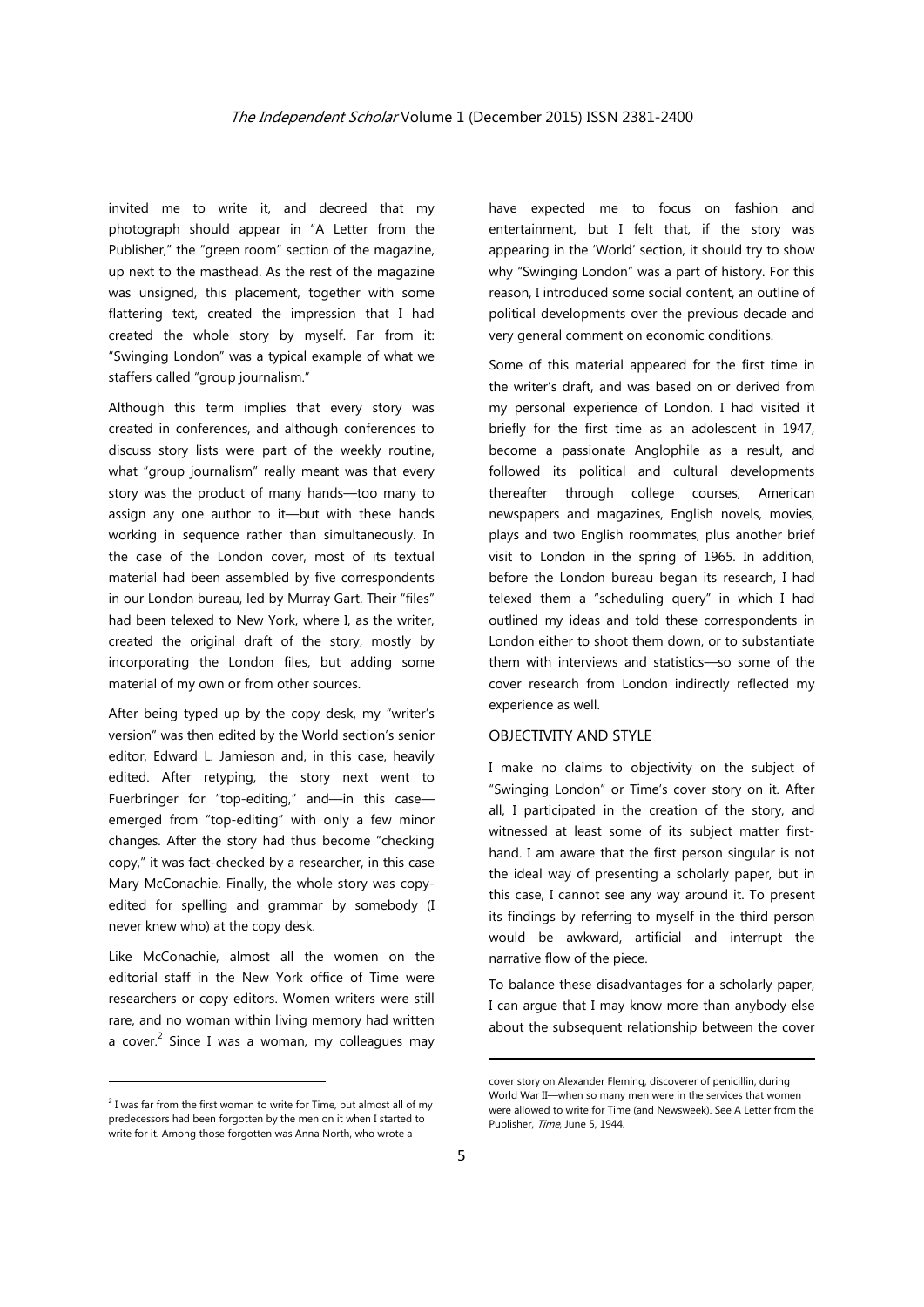and its subject, having followed it for decades. I may have whatever detachment can come with the passage of all that time, plus whatever additional detachment may have come from having left my job at Time in 1969, three years after the cover (full disclosure: I still receive a pension of \$125 a month from Time Inc., and belong to the Time-Life Alumni Society, an organization devoted almost exclusively to social pursuits).

A further possible source of detachment is that I have devoted many of the years since I left Time to scholarly endeavors, a professional arena that may (or may not) be somewhat removed from the more temporally-bound one of journalism. This orientation leads me to emphasize that this paper is a longdistance effort, and therefore based on only very partial research. I lack the time and money to go to London myself at present, and immerse myself more thoroughly in the hundreds of books and articles that have been written—mostly in the U.K.—about "Swinging London" since the Time cover story appeared. Thus all I can offer about the evolving personae of both the cover story and its subject are some conclusions based on the literature I have been able to find in New York libraries, plus—in the latter part of the paper—what has crossed the Atlantic via the Internet. To me, even this long-distance view enables me to discern a pattern, although not all of my readers may agree.

## SWINGING LONDON: VISUAL IMPACT

Time's cover design for "Swinging London" was a brightly-colored collage by Geoffrey Dickinson<sup>3</sup> which can be seen on Time magazine's archive. $4$  As the reader may (or may not) be able to see (given the small scale of the image), Dickenson's cover design for Time was a mélange of London "sights," including rock singers, Union Jack sunglasses, mini-skirted "dollies," a sign advertising Alfie (Caine's newest hit movie, not yet released in the U.S.), Big Ben, a red

<u> Andrew Maria (1989)</u>

double-decker bus, Prime Minister Harold Wilson, a Rolls-Royce, a discothèque, a roulette wheel, and a bingo parlor (gambling was legal in England and not yet in most of the U.S, so it was a big attraction for Americans).

The cover story was also illustrated by black-andwhite photographs, a map of "The Scene," and eight supplemental pages of color photography (color photography was still rare in newsweeklies in 1966). The color photographs (assembled by a separate team of a senior editor named Peter Bird Martin, a researcher named Andrea Svedberg, and many photographers) enlivened the text, which discussed or at least mentioned many tourist attractions of the city: the most "In"" discothèques, art galleries, restaurants, casinos, pubs, boutiques, strip clubs, and theaters. The story had five one-paragraph vignettes showing how the dozens of celebrities congregating in London were disporting themselves there. However, it also mentioned the 2,400,000 less famous young adults and working adolescents resident in London, and the rising level of affluence that was enabling so many of them to spend more than their parents had. It mentioned the living conditions of "the lesser lights" who, even if resident in the more fashionable neighborhoods of Chelsea, Earl's Court or South Kensington, packed themselves into shared flats or bed-sitters as opposed to the private houses of models or advertising executives.

While the magazine's color spread pictured Crockford's, an expensive gambling club, and the Scotch of St. James, a fashionable discothèque, the little map of "The Scene" also showed The Tiles, a plebian dancing establishment on Oxford Street that served no liquor, and the text carried a reference to "little old ladies" who were now venturing their shillings in bingo halls. Both color spread and text dealt with Biba's boutique in Kensington, where according to its owner, Barbara Hulanicki—"a typical secretary or shop girl, earning \$31 a week, will spend at least \$17 of it on clothing, which leaves her with a

<sup>&</sup>lt;sup>3</sup> Geoffrey Dickinson was a British cartoonist known in the U.K. for his work with the BBC and in Punch, the venerable humor magazine. <sup>4</sup> http://content.time.com/time/covers/0,16641,19660415,00. html? artId=2103553?contType=gallery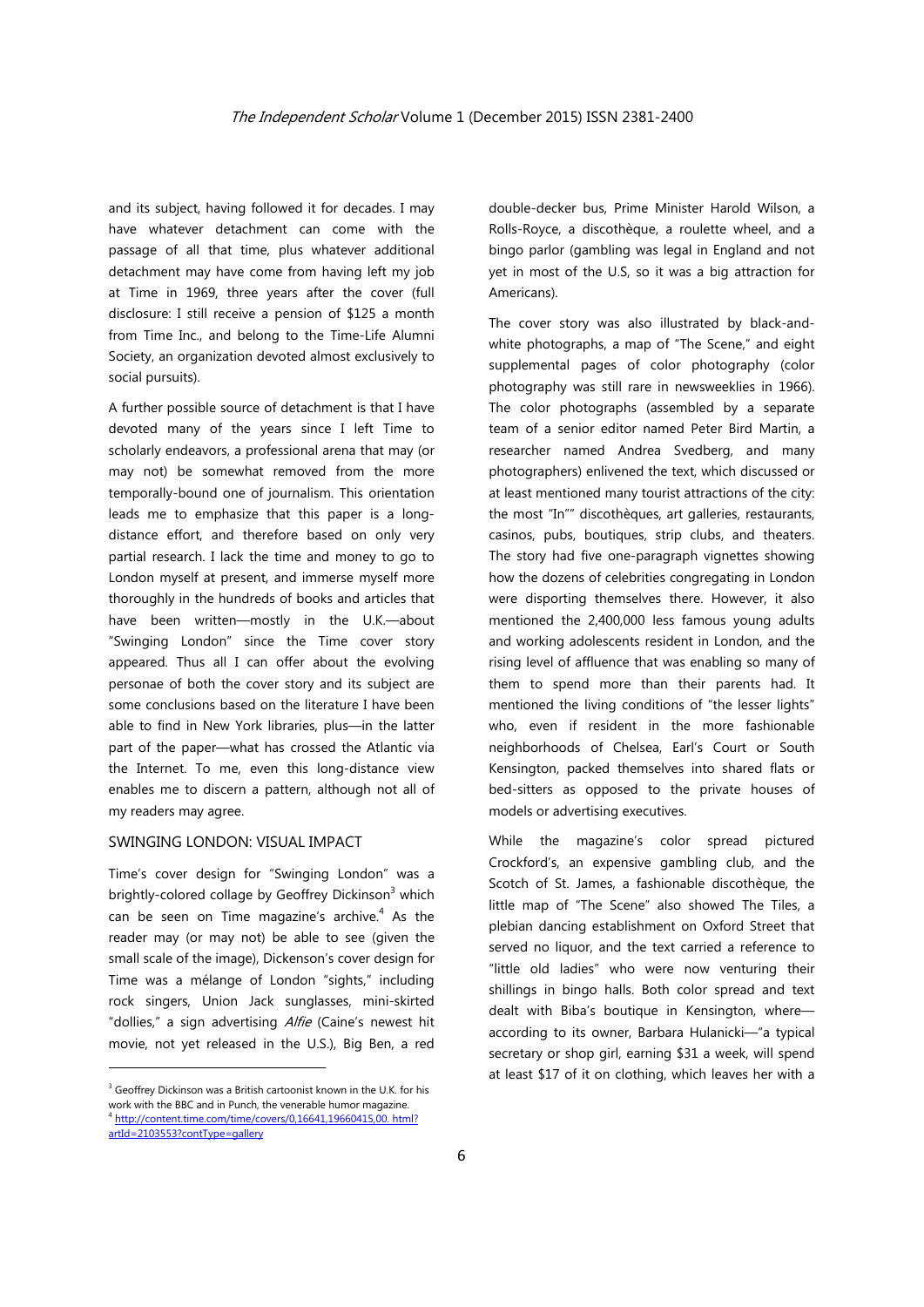cup of coffee for lunch—but happy."<sup>5</sup> Nor did the story neglect to link "Swinging London" with the political situation, picturing a group of semi-dressed or semi-nude young men who had celebrated the Labour Party's recent re-election in the fountains in Trafalgar Square, and listing members of the new "meritocracy," in which aristocrats and celebrities from working class backgrounds were able to mix and mingle.

## CULTURAL RENAISSANCE OR SEXUAL REVOLUTION?

Time conceded that this was a period when Britain had lost an empire and devalued its pound, but it did not dwell upon the negative consequences of those events. Instead, it argued that in the process, the country had recovered a lightness of heart lost while bearing the burdens of world leadership. London, the story emphasized, was experiencing a cultural Renaissance akin to that in the first Elizabethan era, with great theater, movies and music. The special physical and social qualities that made it such a pleasant place to live in and visit were also outlined. The story did quote a British journalist who considered the whole phenomenon of "Swinging London" as decadent as sixteenth- and seventeenthcentury Venice, but it did not linger over this quotation.

The most immediate "news" in the cover story was the several color photos of fresh-faced young women in pantsuits and miniskirts. Pantsuits for women were still novel in America, as were the flamboyant men's clothes for sale in London's Carnaby Street. Although the male fashions were more than the editors of Time dared to show its heartland readers, the miniskirts they did publish were a real shocker—hemlines three to five inches higher than any streetwear available in the U.S.!

To American women, this was simply fashion (if admittedly a fashion that looked best on very young or very petite women, and thus, as Quant pointed out, a key ingredient in the emphasis on youth so characteristic of "Swinging London" in its entirety). $6$ To American men, the miniskirt seems to have been more provocative than anything they had seen in years. One New York psychoanalyst in all seriousness told me in 1966 that even a grown man could get an erection from looking at a woman in a London mini. One British historian, Arthur Marwick (1933-2006) was to become particularly interested in the miniskirt: in The Sixties (Oxford University Press, 1998), his monumental tome on the cultural revolutions of the decade in the U.S. and in Europe, Marwick would summarize the controversy surrounding the garment's introduction to the U.S. This included an attempt by school authorities in Tennessee to prevent students from wearing it, and a nationwide survey of police which found that 91 percent believed that miniskirts were an incitement to rape.<sup>7</sup> In an earlier book dealing solely with British society, he seems to have given his own opinion: "Quite simply, as, of course, the Victorians had always known, a girl scantily dressed was a good deal easier to seduce than one more voluminously clad."<sup>8</sup>

The pictures of those minis in Time's color spread, together with another of a striptease and several occasionally quite lengthy and suggestive passages in the text, implied that Londoners had become much more uninhibited about sex. Actually, the so-called

<sup>&</sup>lt;sup>5</sup> "You Can Walk Across It On the Grass," Time, April 15, 1966, 33.

<sup>&</sup>lt;sup>6</sup> Mary Quant, "The Young Will Not Be Dictated To," Vogue [U.S.] August 1, 1966, 86. Article condensed from Mary Quant, *Quant by* Quant (New York: Putnam, 1966) 74-76.

Arthur Marwick, The Sixties: Cultural Revolution in Britain, France, Italy, and the United States, c. 1958-c.1974 (Oxford: Oxford University Press, 1998) 466-468.

<sup>&</sup>lt;sup>8</sup> Arthur Marwick, British Society Since 1945 (London: Allen Lane, 1982) 153. This blame-the-victim observation recurs in all three later editions of this otherwise conscientious book (1990, 1996 and 2003), even though the jacket of the 2003 edition claims that it has been "extensively updated for the twenty-first century". The passage was expanded in a mid-1980s picture book by Marwick to read: "…as the Victorians had always known, it was a good deal easier to seduce a girl if, in the horizontal position, she had no skirts which she could keep pulling down." Arthur Marwick, Britain in Our Century: Images and Controversies ([London:] Thames and Hudson, 1984) 171-172.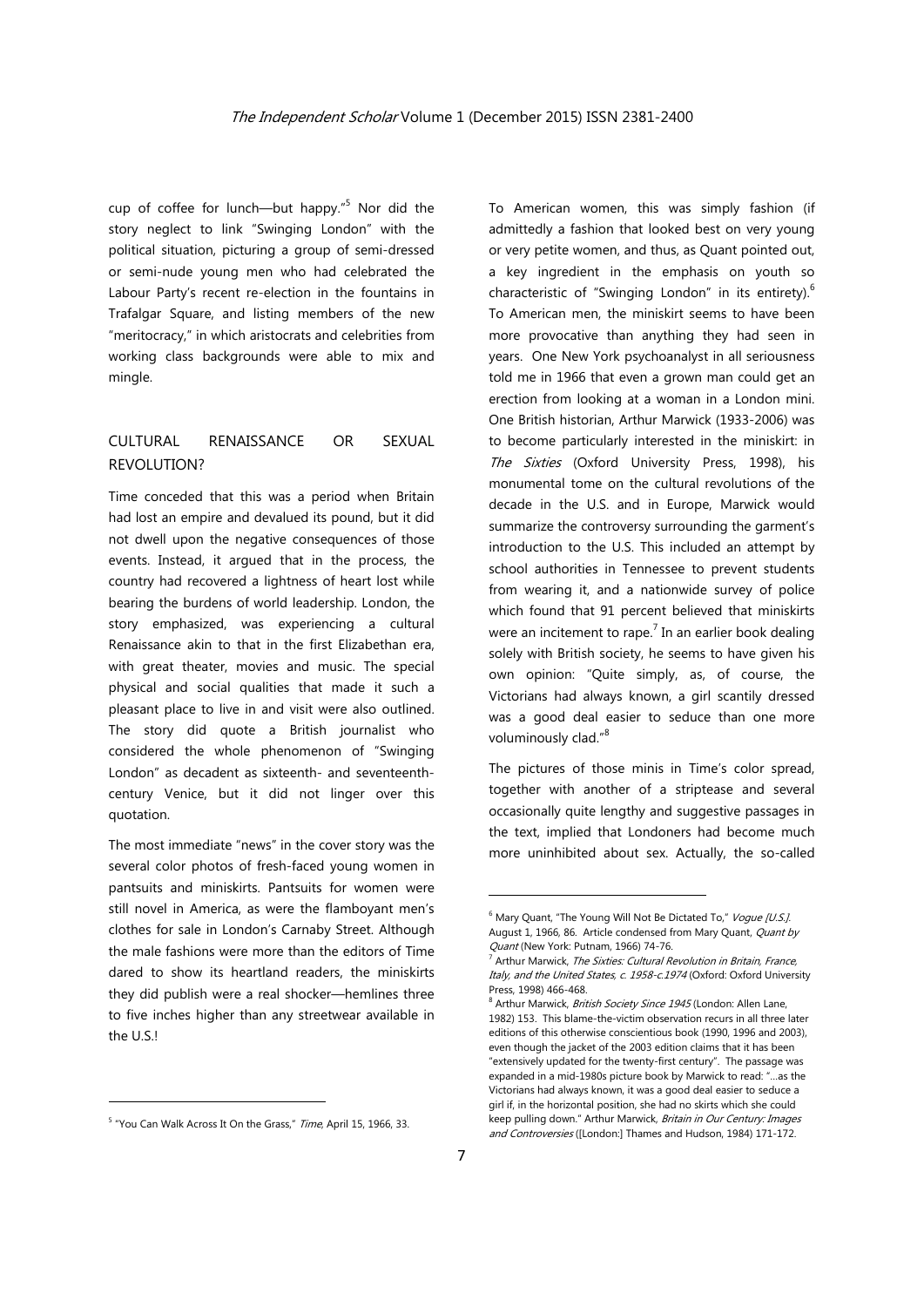"Sexual Revolution" of the 1960s seems to have been far more advanced in the U.S. than it was in England, but one of the most durable fantasies among travelers is that far fields are always greener. At any rate, the emphasis on sex in the London cover story would enable other, dissatisfied journalists to dismiss it as about nothing but sex—or else to write more sensational stories about London for their own publications.

Before the cover appeared (and as the writer's draft said), "swinging" had two meanings. It could be sexual, but it could also mean simply lively, fun-loving or up to the minute—"switched-on" or "with-it," in the argot of the day. Jamieson deleted the reference to the two meanings, and strengthened the story's more suggestive passages. Within months, New York's Daily News (and its sister publication, the Sunday News) would be using "swinger" or "swinging" to mean promiscuous or immoral in other ways (such as taking drugs). By 1969, the words would in the U.S. have come to mean couples coupling with other couples.

Where my original draft has been idealistic, and even somewhat naïve, Jamieson imparted a confident worldly wisdom more in keeping with Time's usual tone. He also added a memorable coda or conclusion to the cover. "The London that has emerged is swinging," he wrote, "but in a more profound sense than the colorful and ebullient pop culture by itself would suggest. London has shed much of the smugness, much of the arrogance that often went with the stamp of privilege, much of its false pride the kind that long kept it shabby and shopworn in physical fact and spirit. It is a refreshing change, and making the scene is the Londoner's way of celebrating  $it$   $n9$ 

#### INITIAL RESPONSE: POSITIVE AND NEGATIVE

At first, the reaction to the London cover story was mostly favorable, or at least that was what I first became aware of. I received sixteen personal congratulatory notes from people within and outside

the magazine. So many newspapers picked up the story, especially in the U.K., that Time's public relations office compiled a huge scrapbook of all the clippings. The magazine had a letters department, which tabulated incoming letters to the editor and issued a weekly report on them to the staff. In the first week, the cover drew ninety-eight letters from Time readers, not all favorable: thirty-nine readers loved the story; thirteen complained about it; eighteen more complained about "Swinging London" itself, mourning the loss of the British Empire and disapproving of so much money spent on pleasure.<sup>10</sup>

Still, "Swinging London" was welcomed, soon after its publication, by three small U.S. journals of opinion: Commonweal, New Republic, and Saturday Review. Favorable articles on London would appear over the next seven months in four U.S. mass-media magazines: Esquire, Look, McCall's and Life. Three U.S. fashion magazines, in their August issues, would feature London miniskirts: Vogue, Mademoiselle and Seventeen.

By contrast, all three top U.S. news media (including Time) attacked both the cover and its subject. Anthony Lewis, London bureau chief of the New York Times, led off the campaign on June 8, 1966. To him, the frivolousness of London meant that everybody was ignoring Britain's economic problems, with gold reserves dwindling, and ports tied up by a seamen's strike. London was crowded with American tourists looking for "Swinging London," he wrote, but all they would find was "a lot of puzzled talk about what it is that is supposed to be swinging about London. Sex is probably most of it—short skirts and plays about lesbians and movies about a comic-strip character like Modesty Blaise..."<sup>11</sup>

<sup>&</sup>lt;u> Andrew Maria (1989)</u> <sup>9</sup> "You Can Walk Across It On the Grass," 34.

<sup>&</sup>lt;sup>10</sup> Time Letters Report, April 21, 1966.<br><sup>11</sup> Anthony Lewis, "Frivolity in Britain: Nation's Problems Are Dull Stuff to People Bent on a Swinging Time," New York Times, June 8, 1966. Modesty Blaise was a comic-strip female action hero about whom a poorly-reviewed movie had been made, but it had not yet been released in the U.S. prior to the cover story and was not mentioned in it. The play about lesbians was The Killing of Sister George, an excellent drama that I saw in London in June 1966, but there is nothing about homosexuality (male or female) in the cover story.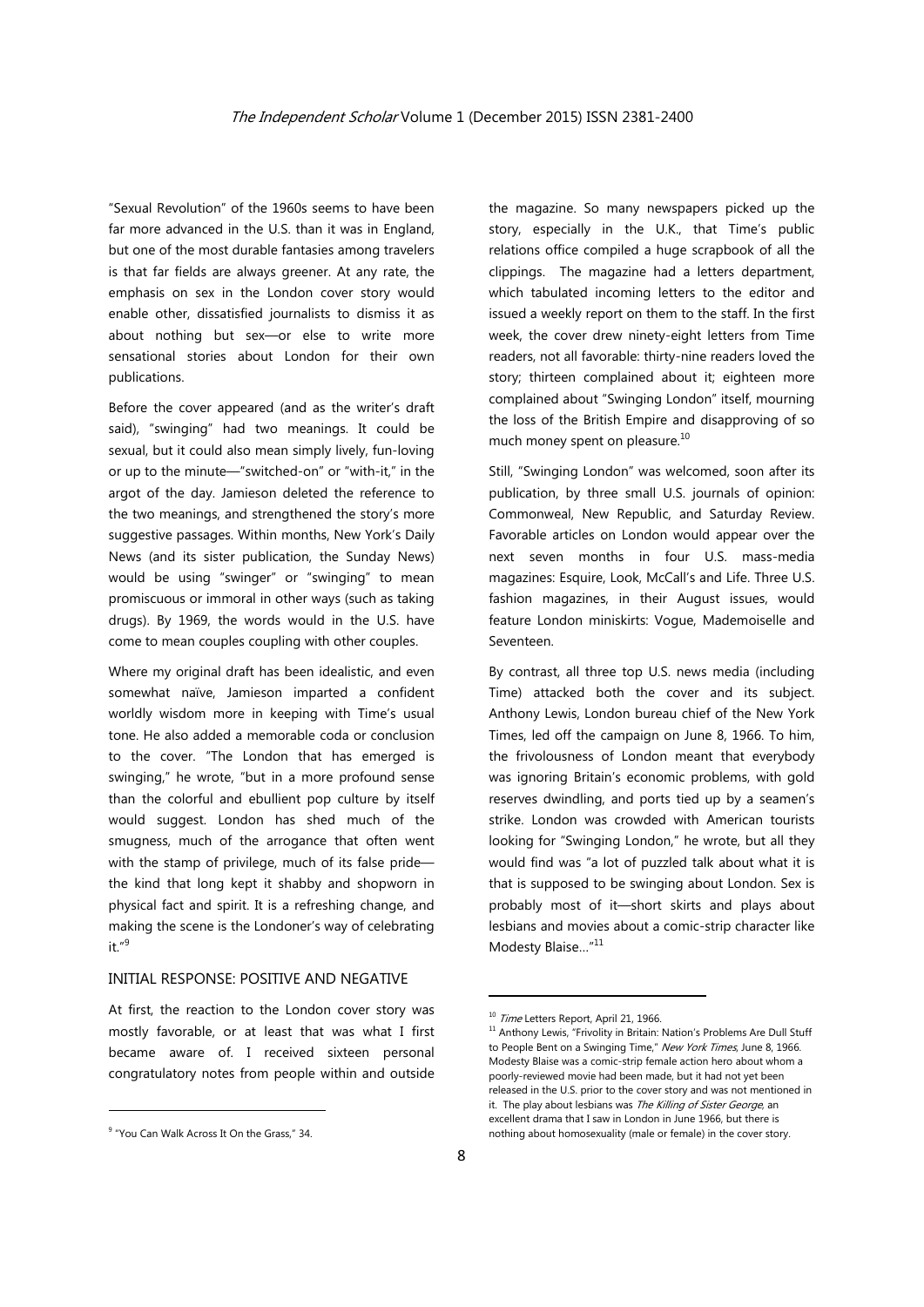Four days later, Henry Fairlie, a recently-transplanted British journalist, assaulted "Swinging London," and Time's story about it, in the New York Times Magazine. To him, "the scene" was narcissistic and decadent: its arts were brutalizing or perverse, and society's younger leaders, instead of going in for worthier occupations like automobile manufacture or the civil service, were compensating for the loss of Empire by bringing "marginal" trades like fashion and popular music into the center.<sup>12</sup>

Newsweek, on July 25, and Time, on September 2, ran major articles on Britain's economic problems. Conservative Time blamed these problems on lazy workers. Liberal Newsweek blamed incompetent management. Both dumped on Swinging London. "In a curious way," Newsweek wrote, "'swinging London' typifies not the modern professional spirit of the age to come, but the engaging eccentricities of Britain's amateur past."13 Time quoted Michael Shanks, the English author of a book likewise condemning the British labor force, and saying of "Swinging London," "It is gay, it is madly amusing, and it carries with it the smell of death."<sup>14</sup>

American humorists claimed that "Swinging London" did not even exist. Art Buchwald, a syndicated columnist whose flagship paper was the Washington Post, told his readers on July 21 how he had hunted all over London for it, but found it only in Time's London bureau, where he saw "reporters doing the Watusi with several comely researchers," and a champagne bucket on every desk.<sup>15</sup> Russell Baker, a humorist on the Times, recounted on November 16 how he too had hunted for "Swinging London" all over town—until a Scotland Yard inspector told him that it was only "a handful of boys who won't cut their hair and girls who don't have the decency to cover

their legs."16 Nor was this all of it for the Times: the mnagazine ran another half-dozen negative or jesting references to "Swinging London" over the summer, into the fall and as late as the following winter. On February 17, 1967—a full ten months after the Time cover had appeared—the paper would give an English editor named Nigel Buxton a full page in its travel section to present an article entitled, "In Defense of London—It Is Not a Swinging City."

More recently, I have become aware that this backlash against "Swinging London" was even more pronounced in London itself—and that the attacks there, too, began almost as soon as the Time cover story appeared. Queen, a sophisticated society magazine much admired by the "In" set, devoted a cover story of its own in June 1966 to what it called "Swingeing London" (a portmanteau word apparently combining "swinging" with "swinge" – an archaic word meaning to punish with blows, thrash or beat). $^{17}$  The magazine complained that the "tenth and most dangerous muse, [...] Publicity," had blown London's charms up to such an extent that it now "the grand debunk" was going on, and London risked becoming "Last-Year's Girl," a fate it did not deserve. $^{18}$ 

Private Eye, a popular satirical newspaper, published a "Swinging England All-Purpose Titillation Supplement," ostensibly intended to help the "very small number of American publications" that had not yet run articles on the phenomenon.<sup>19</sup> London Life, a third English journal, published a parody illustrated with photographs of Allan Sherman, the American comedian, running around to all the local "in" spots, trying—and failing—to get 'with it'. Even more damning was the fact that many and maybe most of "Swinging London" s celebrities suddenly decided that

<sup>&</sup>lt;sup>12</sup> Henry Fairlie, "Britain Seems Willing to Sink Giggling Into the Sea,"

New York Times Magazine, June 12, 1966.<br><sup>13</sup> "Britain at the Brink," *Newsweek*, July 25, 1966, 34.<br><sup>14</sup> "How the Tea Break Could Ruin England," *Time*, Sept. 2, 1966, 20.<br><sup>15</sup> Art Buchwald, "Capitol Punishment," *Washingt* 1966.

<sup>&</sup>lt;sup>16</sup> Russell Baker, "Observer: Cold Feet in Swinging London," New York

Times, November 16, 1966.<br><sup>17</sup> In 1967, the British pop artist Richard Hamilton would use "Swingeing London" to title a series of paintings based on a photograph showing Mick Jagger and the London art dealer Robert Fraser hand-cuffed together after being arrested on drug-related charges.

<sup>&</sup>lt;sup>18</sup> "Swingeing London: The Truth," *Queen*, June 22, 1966, 40-41.<br><sup>19</sup> Max Décharné, *King's Road: The Rise and Fall of the Hippest Street* 

in the World (London: Wiedenfeld & Nicolson, 2005) xix.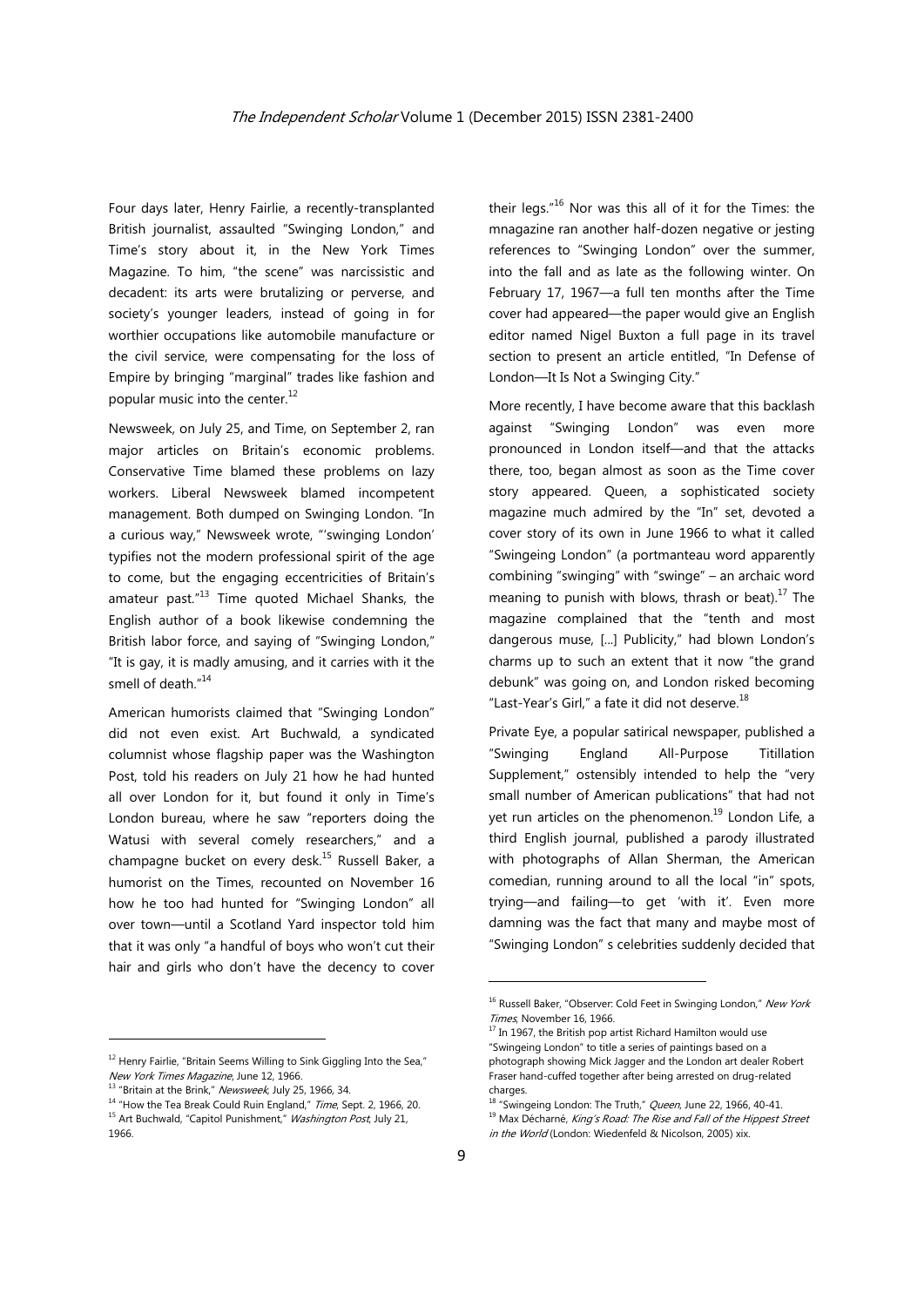they did not want to be considered "swinging" any more. When Terence Stamp, the movie actor, overheard a fellow customer in a London shop describe some item as "swinging," he muttered furiously, "that bloody expression."20

At the time, I knew next to nothing of this negative reaction in London. For me, the best thing about the cover story had been an invitation from an editor at Coward McCann, an American publishing house. He wanted me to write a guide book to "Swinging London" for them, and I welcomed the chance to give my version of the story (as opposed to that of Time). When I visited London in June, to gather material for this book, I heard no objections to the cover story from any of the many people I interviewed. True, one Labour Party Member of Parliament (over an elegant lunch at Les Ambassadeurs) delivered a blistering attack to me on how Time was put together, with the whole magazine reflecting the views of the one man at the top, but I felt that this had more to do with its political positions in general—and most likely its Vietnam policies—than with its cover story on London.

On the other hand, I was already at least partially aware of what seems to have been a common theme in these British critiques of the cover, since it was also common to the New York ones—namely, that not all of London was as "swinging" as the cover story implied. In U.S. publications, this complaint mostly revolved around the idea that the youthful, modernistic spirit of "swinging London" only represented a small part of the city's (and the country's) population, and that most of Britain and even London was still as old-fashioned and traditional as it had always been. In the U.K., the emphasis was more on the socioeconomic status of "swinging London," and the claim that it only existed among a couple of hundred wealthy movers, shakers and celebrities.

I agreed with the U.S. complaint, up to a point anyway, and dealt with it in the introduction to my book, A Swinger's Guide to London (1967). The U.K. complaint, which tended to ignore the mass appeal of "Swinging London," and even the modest extent to which the Time cover recognized this mass appeal, was to persist in books published in the U.K. for decades. As I did not become fully aware of this complaint until I revisited the story in the early part of this century, I did not deal with it in my own writing until then. $^{21}$ 

## WHY ALL THE NEGATIVITY?

Why all the negativity, one asks in retrospect? What had Time done to deserve so many attacks for what was intended as compliment? Some of the reaction, especially in the U.S. and among Time's heartland readers, may have been due to shock. Boys with long hair and ruffled shirts may have seemed effeminate; girls in pantsuits mannish. Those lascivious miniskirts recalled the orgies of ancient Rome, while the notion that they were both evidence of abandoned behavior and an incitement to rape would surface—as Marwick was to indicate—in many newspapers of the day and at least two British history books since. The fact that Merrie Olde England had for so long seemed to escape the more opprobrious aspects of modernity, and remained until so recently the land of tea, crumpets, lavender and tweed, must have added to the shock.

The fact that a mere woman seemed responsible for the cover might have been another factor in discounting it. Given the scarcity of women elsewhere in the U.S. news media, this element might have been a factor even among its more liberal men. My colleagues on Time were probably not the only journalists under the impression that women could deal only with entertainment and fashion. Most hardnews stories about politics and economics on other publications, too, were still written by men, so it might

<u> Andrew Maria (1989)</u>

<sup>&</sup>lt;sup>20</sup> Shawn Levy, Ready, Steady, Go! The Smashing Rise and Giddy Fall of Swinging London (New York: Doubleday, 2002) 204-205.

 $21$  See Chapter 9, "The Response: Amateur, Ruthless Girl Agent, Harlot," in Piri Halasz, A Memoir of Creativity: Abstract Painting, Politics and the Media (New York: iUniverse, 2009).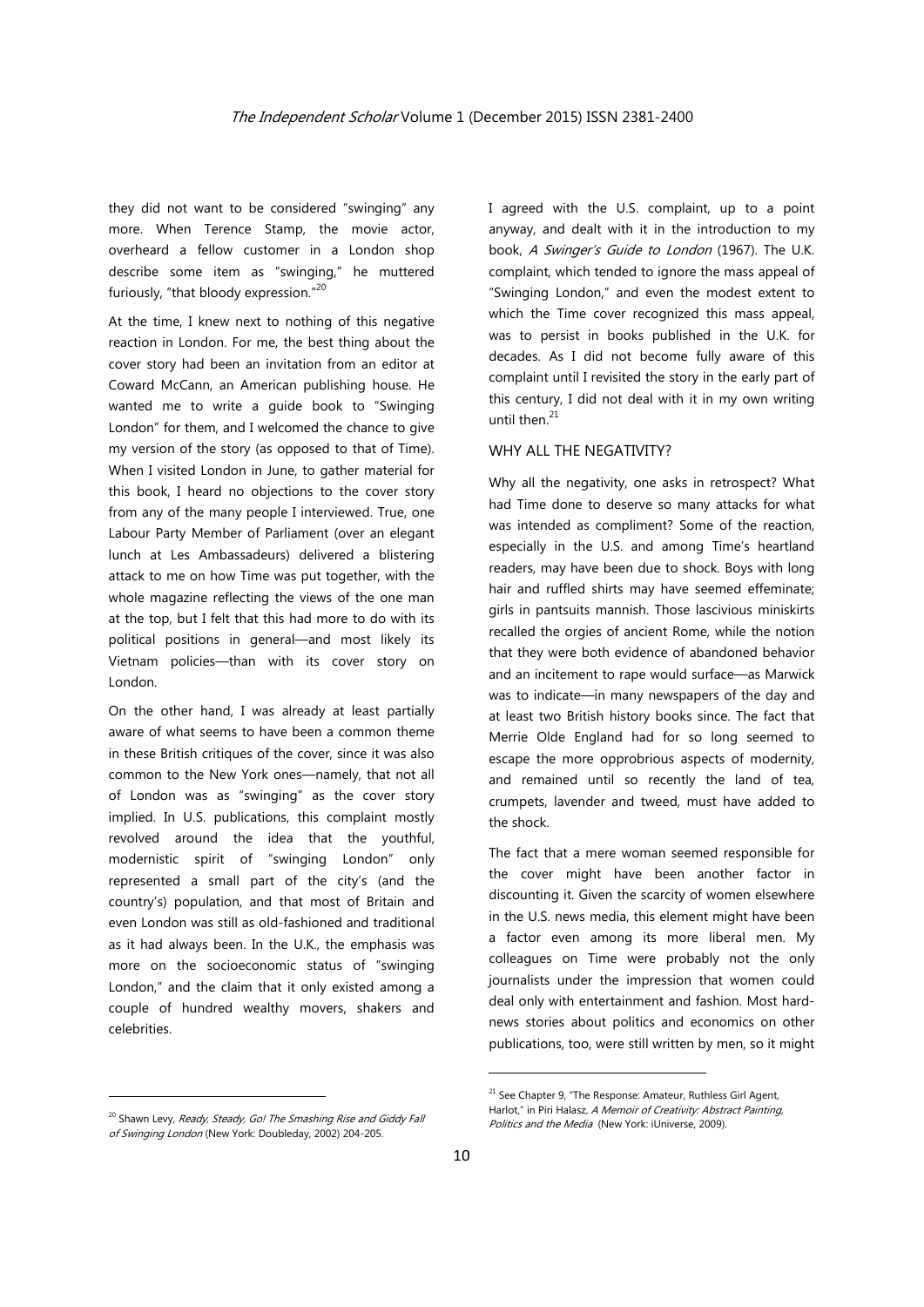have been felt that whatever Time's woman writer might have said about the politics, economics and social implications of "Swinging London" was not to be relied upon.

Another factor, I would guess, was that the U.S. news media were following the London media, and this would have been especially true of the New York Times. But Britons also had their own reasons for resenting Time's coverage: Britain's opposition at that point to the American involvement in Vietnam may have been even stronger than it was among the wider U.S. public. Time magazine, with its somewhat aggressive patriotism, represented a particularly obnoxious form of Yankee imperialism: cultural imperialism. Some Britons were already irate about other Yankee imports, from rock 'n' roll to Andy Warhol. The feeling was that such invasions overshadowed the local products.

In a broader sense, too, some Britons—especially the older ones—may still have been smarting over the way that U.S., following upon the commanding role it played in World War II, had taken over from the U.K. as a leader of the international community. There may even have been shame over the way that, since the war, the once all-powerful British Empire had dwindled away into only a shadow of its former self.

Yet another factor may have been the fact that, in my experience, the British—unlike Americans—did not much like foreign writers writing about them, even favorably. Insular to the end, they were more apt to listen with approval to one of their own. An additional source of aggravation must have been the fact that many (though not all) of the hot spots mentioned by Time were expensive by local standards, but—thanks to a still very favorable exchange rate—still a bargain for Yankee tourists (and even more of a bargain for Yankee journalists on expense accounts).<sup>22</sup>

Finally, the cover story was so overdrawn that overkill became a factor. It was all too much, especially for those aspects of "Swinging London" that were supposed to be especially private, not even public within England itself. The most fashionable casinos and discothèques were (at least nominally) private clubs, and not every swinging Londoner wanted to publicize his or her sexual mores. In fact, few of the leaders of "Swinging London" wanted that much publicity, even in a more general sense.

Though they had courted it initially—especially those members of it whose livelihoods depended upon broad public acceptance of their talents–they did not appreciate having their home turf overrun by legions of common tourists. Tourists, in those days, were mostly considered archetypal outsiders (as opposed to "world travelers," who were always "in the know"). And some—maybe many—American tourists did not counteract this impression. [I can remember feeling embarrassed in London theaters in the 1960s and 1970s upon hearing American accents (which carry, especially the female ones) complaining about a play clear across the lobby at intermission. Other unlovely recollections of my fellow Americans include a busload of overweight middle-aged ladies in pastelcolored pantsuits debarking in Leicester Square, and a man in front of me in a queue for tickets at a Shaftesbury Avenue theater berating the ticket seller because the ticket he wanted had already sold out.]

Within fifteen months of the Time cover story appearing, "Swinging London" did appear to have become what Queen most dreaded: "Last-Year's-Girl." Time alone was certainly not responsible: among the many books that have since dealt with the phenomenon, the consensus is that London had already been swinging since the early 1960s, and was pretty well ready to move on when the Time cover appeared. I could see the change when I revisited the city in the summer of 1967, "Swinging London" had come to mean little more than sleazy paperback guide

<sup>&</sup>lt;sup>22</sup> See Anthony Blond, "Swingers – I hate you," Queen, June 22, 1966, 46. Blond, the publisher of Queen, estimated that "writer Halasz" must be making \$20,000 a year in order to enjoy all of those London pleasures that less affluent Londoners could not afford. Actually, writer Halasz was making more like \$13,000, while Blond's concern for less affluent Londoners must be taken as noblesse oblige, since all the

rest of Queen's content (editorial and advertising) dealt with and was presumably addressed to the moneyed classes.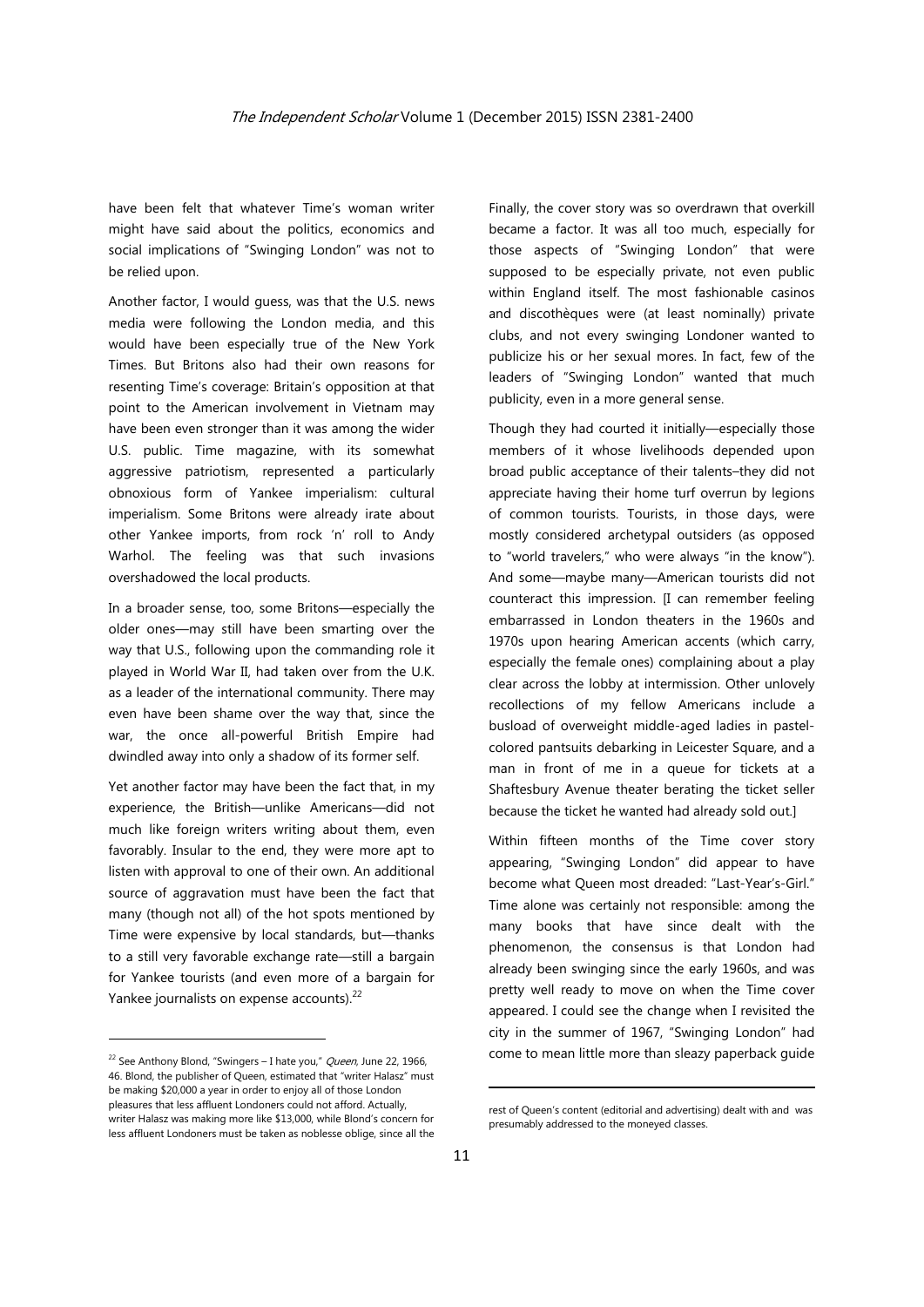books to its tackier attractions, such as those being peddled off carts to the dumber sorts of tourists in Piccadilly Circus.

Meanwhile, many (if not all) members of the In-crowd, sashaying along the King's Road in Chelsea, had abandoned Quant for the beads and tie-dyed fashions emanating from the hippie haven of San Francisco. Thanks again to U.S. news media (especially Newsweek and Time), "the flower children" of Haight-Ashbury were spreading their ingenuous gospel of "tune in, turn on, drop out" around the world, and what both Americans and Britons called "the counterculture" had arrived. My transistor radio, tuned to the offshore "pirate" stations that (in defiance to the BBC) had initially put over British pop, picked up, over and over, an American tune, "If you're going to San Francisco, be sure to wear some flowers in your hair…"

In the U.S., another key factor contributing to the antagonism to "Swinging London" among the journalistic community was doubtless Time's hawkish Vietnam policy, directed as it was almost wholly by Fuerbringer, and despite the subtle (and sometimes not so subtle) opposition of Richard Clurman, chief of Time Inc.'s correspondents. In 1966, the question of whether or not the war should still be pursued was still up in the air. Admittedly, Newsweek was already looking for ways to disengage, but the Times, at least officially, was still uncommitted, and other important publications, including the Washington Post, the Wall Street Journal and the Saturday Evening Post, were still supporting the war.

From what I had heard from a knowledgeable colleague, I had concluded that the U.S. could not win in Vietnam. It was also my experience that reporters from rival publications—including those from despised Time—talked extensively with each other: journalism was (and for all I know, still is) like a whole underground community. So in retrospect, I have come to believe that this conclusion regarding the futility of the war was widespread both among my colleagues in Time's New York headquarters, and even more among its reporters and other correspondents,

certainly those on Newsweek and not excluding those with the Times. Yet—having very carefully read the Times for that period on microfilm and therefore been able to see everything it published—I have found no evidence that any of its reporters were yet saying in print that the U.S. should pull out.

Nobody at Time was saying it in print either, although Clurman was a fervent supporter of his correspondents and Henry Grunwald, one of Time's most popular senior editors (and the man who would two years later succeed Fuerbringer) was known to favor "a more enlightened policy on Vietnam."

As a result, all this feeling against the war must still have been simmering underground. Vietnam, not "Swinging London," was the defining issue of the period, the one that influenced how everybody felt about everything else, and one that almost nobody could remain unemotional about. To the extent that I managed to do so, it was by doing my best not to think about it at all, but in the years since, I have come to believe that many people hated Time (even more than they had hated it formerly) for—as they saw it causing so much death and destruction by prolonging the conflict. If, in fact, the managing editor of Time in 1966 had "the most influential job in U.S. journalism," then Fuerbringer must have been the most unpopular man in U.S. journalism as well.

What is the point of all this? Simply, it leads me to believe that to the U.S. press corps as a whole (and more specifically, to its members on the Times), Time —and more specifically, Otto Fuerbringer—could do no right. Hence, any opportunity to take it, and him, down was to be welcomed. "Swinging London" offered that opportunity, and so it was to be ridiculed, reduced to a silly joke. This is a conclusion I have come to only in retrospect, but—in light of subsequent developments—it still seems to fit the facts.

#### LOOKING BACK I:

#### THE INITIAL HISTORIES OF THE PERIOD

After my guidebook was published in 1967, I put "Swinging London" aside and, for thirty years, devoted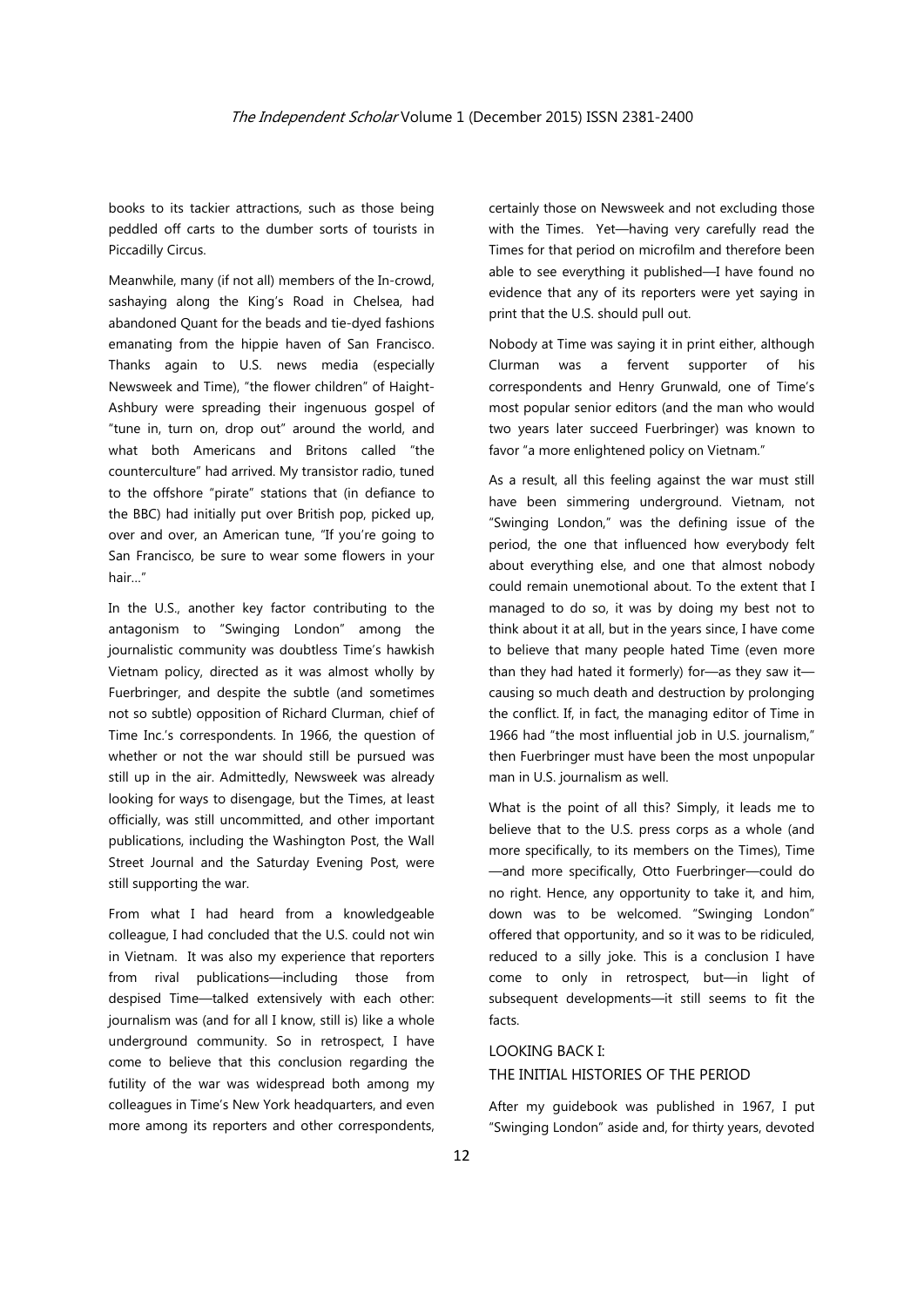myself primarily to the visual arts. Although I lived in London for nearly two years right after I left Time in 1969, my flat was in un-swinging West Kensington, and I went to art-historical museums and classical theater rather than discothèques or fashionable restaurants. However, in 1996, I began a memoir: its prime purpose was to introduce a theory about abstract painting, but it required revisiting Time's 1966 cover story. I found that both it and "Swinging London" itself had been dealt with in many books, most of which were by Britons and published in the U.K. but available in New York bookstores or libraries. In my memoir, I would list thirteen books discovered during this period. Though I was still unaware of how the London media and English celebrities had initially reacted to the cover story, I could see that almost all of these books were negative or ambivalent about the subject of "Swinging London" and/or the cover story.

The earliest was Christopher Booker's The Neophiliacs, published by the London trade house of Collins in 1969. Booker (born 1937) was a journalist who had helped to found Private Eye, and has since become known for opposing the scientific consensuses on global warming and the dangers of asbestos. He maintained that the swinging society was infatuated with "the new," and emphasized that the press coverage of this society had begun a year before Time's story (as indeed it had, with John Crosby, an American television critic based in London, contributing a much more voyeuristic article than that of Time to the London Weekend Telegraph).

Bernard Levin (1928-2004) was another journalist, well-known for the often provocative positions he took in his newspaper columns; his book on "Swinging London" was The Pendulum Years, published by another London trade house, Jonathan Cape, in 1970. It was mostly about Britain's economic and political problems in the 1960s, and Levin had difficulty getting beyond them. The country, he wrote, "Began to stumble, then to stagger, then to fall down. Eventually she had fallen down so often that she was not only covered in mud but the laughing-stock of the passers-by."<sup>23</sup>

A much more sympathetic analysis of "Swinging London" was taken by Brian Masters (born 1939). A popular author rather than a journalist, Masters is best known today for books on serial killers and the British aristocracy, but he also wrote The Swinging Sixties, published by a third London trade house, Constable, in 1985. It began with a discussion of how the phrase "Swinging London" originated: he credited it to the American Melvin Lasky, editor of the London-based little magazine Encounter, when Lasky was being interviewed by a Time correspondent preparing the cover story. $24$  This beginning enabled Masters to work in a reference to the cover story itself without having to evaluate it or comment upon it beyond saying that it was "now-famous." His treatment of the phenomenon itself, while rich in its particulars, was similarly ambivalent. He quoted from Swinging London's detractors as well as listing its achievements, and concluded his introduction by saying, "In the end, it should be clear that the kaleidoscope of sins and boons which galloped through the decade left the country entirely different from what it had been before." 25

The first author with academic credentials to deal with "Swinging London" was Roy Porter (1946-2002). Although again best known for popular books on other subjects, ranging from medicine to the Enlightenment, he did take a PhD from Cambridge in 1974, and published *London: A Social History* in 1995. It was the first book to be published by a university press, and by an American one at that: Harvard. A "crossover" book, designed for both students and a learned adult readership, its chapter on "Swinging London: Dangling Economy, 1945-1975" conceded

 $23$  Bernard Levin, The Pendulum Years: Britain and the Sixties (London: Jonathan Cape, 1970) 9.

<sup>&</sup>lt;sup>24</sup> This is one of a number of theories. The phrase has also been traced to the Weekend Telegraph article by John Crosby, to the song "England Swings" by the American Roger Miller, and to the general use of musical terms from the 1930s among many young people in London at the time.

<sup>&</sup>lt;sup>25</sup> Brian Masters, *The Swinging Sixties* (London: Constable, 1985) 33.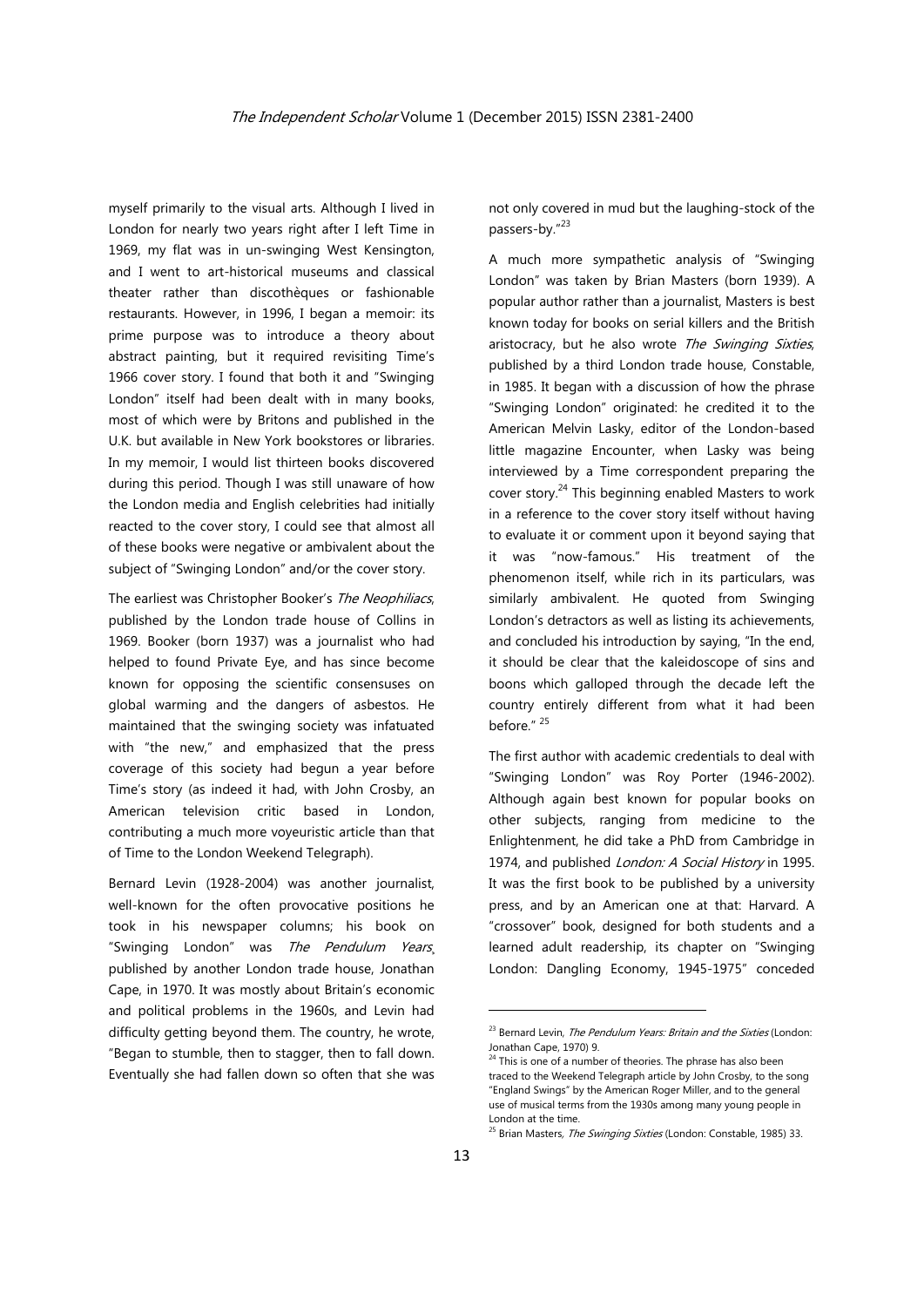that the growth in industries like fashion, design, music, photography, modeling, magazines and advertising, "created wealth and provided work for almost a quarter of a million Londoners, in the process giving London a new image and its people a fresh sense of identity and vitality. $n^{26}$  But most of the chapter was devoted to the decline of the Port of London, the loss of heavy industry and manufacturing jobs, the destruction of handsome old buildings, the erection of ugly new ones, housing shortages and problems with immigration. Porter concluded that the economic downswings of the 1970s and especially the 1980s "showed up Swinging London for what it was: a veneer of modernity on an ageing superstructure."<sup>27</sup>

Similarly patronizing discussions of the phenomenon of "Swinging London" can be found in three other books from the period between 1986 and 2001: Too Much: Art and Society in the Sixties, 1960-75, published in 1986, by Robert Hewison (born 1943); A History of London, published in 1998, by Stephen Inwood (born 1947); and *London: The Biography* by Peter Ackroyd, published in 2001. All three books were still the products of trade publishers, and all three were published in London (though Ackroyd's was co-published in New York). Ackroyd (born 1949) is a popular author who was especially known for his biographies of literary figures such as T. S. Eliot and William Blake; he only mentioned the Time cover story in passing. Inwood, a lecturer at Thames Valley College who has since published books focusing mainly upon earlier periods in English history, added a few negative adjectives to his description of the cover, saying that "The article gave American readers and potential tourists a fairly superficial guide to the clubs, boutiques, restaurants and discotheques that epitomized London's youth culture, and fed them some lazy clichés about 'a city steeped in tradition, seized by change, liberated by affluence."<sup>28</sup>

Hewison, a cultural historian best known as a Ruskin scholar and columnist for The Sunday Times, devoted most of his chapter on "The Young Meteors" to building a case for British pop art, pop music, fashion, photographers and "the new classlessness." Then he attacked Time for describing it all. "The analytical reporting in the article is slight," he wrote, though he admitted that "the images" were telling, and said that the conclusion "attempts" a deeper seriousness, quoting the concluding paragraph that Jamieson had written for the cover story:

"The London that has emerged is swinging, but in a more profound sense than the colorful and ebullient pop culture by itself would suggest. London has shed much of the smugness, much of the arrogance that often went with the stamp of privilege, much of its false pride—the kind that long kept it shabby and shopworn in physical fact and spirit. It is a refreshing change, and making the scene is the Londoner's way of celebrating it."

Hewison then suggested that the entire Time story was "a myth" and "for all but a very few…a fantasy." He deflated the phenomenon itself in the same way Porter had, introducing a long discussion of economic problems with "But Britain's economic reality could not sustain the fantasy for very long."<sup>29</sup>

## LOOKING BACK II: RECENT PERSPECTIVES

Discouraged by these books and other developments, I put my memoir aside. But in 2000, I got an email that got me writing again, and this was my first indebtedness to the Internet. Shawn Levy (born 1961) was a movie critic for the Portland Oregonian who had written books about Jerry Lewis and the Rat Pack. He reached me through my website, and was writing Ready, Steady, Go: The Smashing Rise and Giddy Fall of Swinging London. Appearing in both New York and London in 2002, this book was still the product of a trade house, but the first from an author born since 1950. Levy was enthusiastic about "Swinging London"

<sup>&</sup>lt;sup>26</sup> Roy Porter, London: A Social History (Cambridge MA: Harvard University Press, 1995) 362.

<sup>27</sup> Porter 363.

<sup>&</sup>lt;sup>28</sup> Stephen Inwood, A History of London (London: Macmillan, 1998) 867.

 $29$  Robert Hewison, Too Much: Art and Society in the Sixties, 1960-75 (London: Methuen, 1986) 76-78.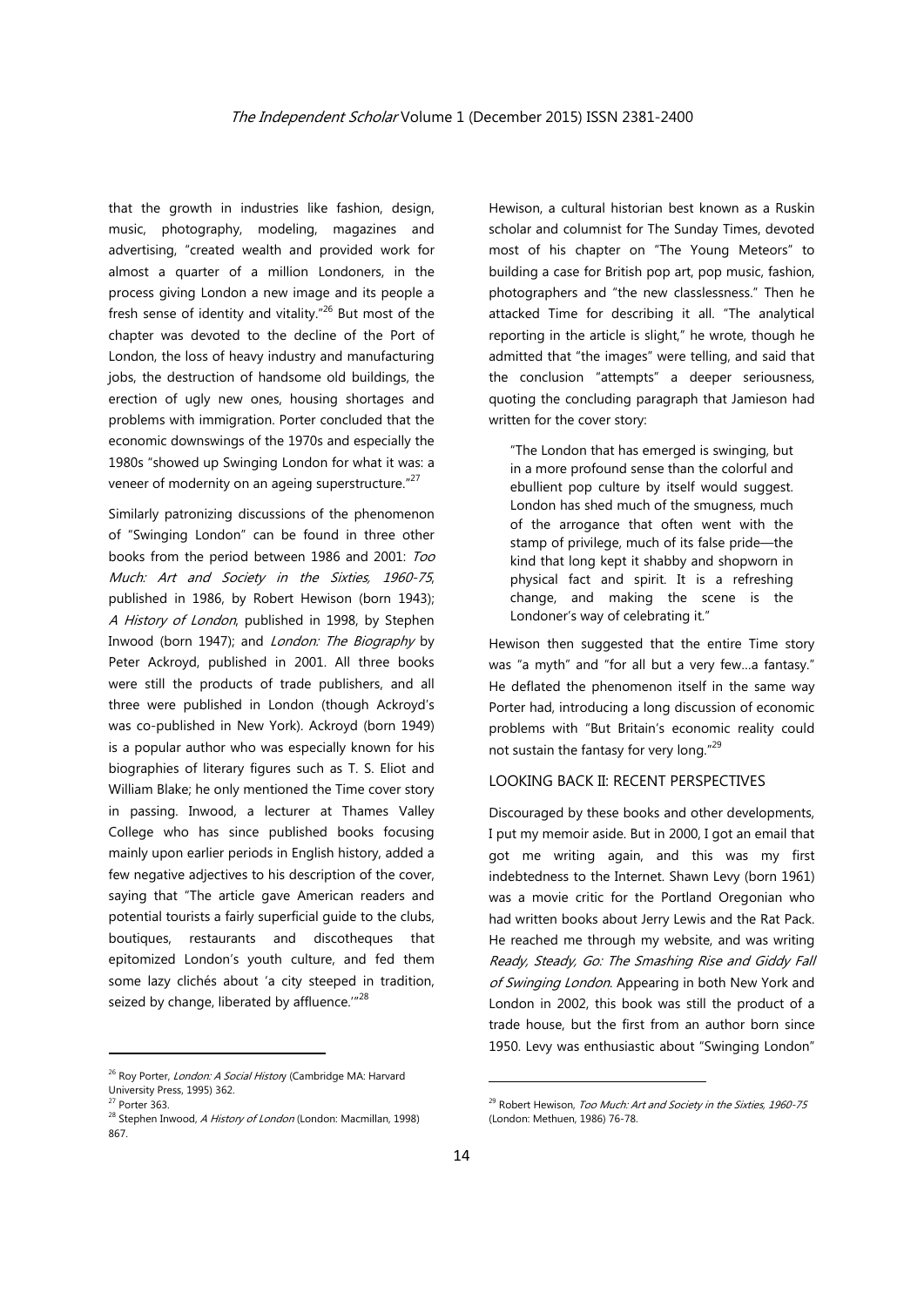itself and the Time cover story about it. Making a type of claim found more often in popular histories than in scholarly ones, he maintained that London in the 1960s was "the place where our modern world began." His book had a long discussion of Time's story, much of it based on a telephone interview with me.

A second, equally enthusiastic author who reached me through the web was Max Décharné (born ca. 1960). An English musician and writer, he has published fiction as well as non-fiction, but is best known as the drummer for Gallon Drunk and fronting his own band, The Flaming Stars. His book was King's Road: The Rise and Fall of the Hippest Street in the World, published by a London trade house in 2005. Décharné saw the King's Road in Chelsea as "focal point and shop window for the new 'swinging' London," but most of the first chapter concerned the Time cover story and used material from an email interview.

A third book which quoted me but was much less enthusiastic about "Swinging London" was White Heat: A History of Britain in the Swinging Sixties, published in 2006 by Dominic Sandbrook (born 1974). Although Sandbrook's website indicates that he has taken successively more advanced degrees at Oxford, the University of Saint Andrews, and Cambridge, and although he has held teaching positions, he is far more active and better known as "a professional writer," and White Heat appeared under the aegis of a trade publisher. Sandbrook has published a handful of history books, mostly about Britain since World War II, contributed to many newspapers, and produced radio and television programs for the BBC. However, his current column in the Daily Mail is more apt to condemn Labour politicians than Conservative ones, and he is a forthright defender of the British Empire, so it is perhaps not surprising that his profuselydocumented study of the years between 1964 and 1970 included a chapter on the Beatles entitled "Introducing the Turds," and that his treatment of the swinging society argued that "far from being open and classless, [it] was essentially the province of a selfsatisfied elite….it is hard to deny that the swinging

elite had simply replaced one form of snobbery for another." Given this throwback to a common plaint among British journalists of the 1960s, it is also perhaps not hard to understand why Sandbrook did not attempt to interview me himself. Instead, he lifted several quotations from Shawn Levy's book, reproducing one error that Levy had unintentionally slipped into.<sup>30</sup>

More recently, I have found other and sometimes more positive references. A Google search in 2014 revealed the fact that since I had last researched "Swinging London," some writers had treated it and even myself more kindly. The Internet listed or excerpted passages from books which were not in libraries I had used, and/or were published only in the U.K.; it also had papers and articles that had only appeared online. In June 2006 The London Journal, a scholarly online publication, had devoted a special issue to what David Gilbert, of the University of London, called in his introduction "'The Youngest Legend in History': Cultures of Consumption and the Mythologies of Swinging London." Although Gilbert suggested that "Swinging London" was nothing more than "national mythology and internationalized stereotypes," the special issue was a commemoration of the 40th anniversary of the Time cover story, and Gilbert's first illustration was a full-page reproduction of Time's map of "The Scene."

One book that I learned about at this stage of my investigations was Empire, State and Society: Britain Since 1830, published in 2012 by Jamie L. Bronstein (born 1968) and Andrew T. Harris (born 1968). Another was Sixties Britain: Culture, Society and Politics, published in 2005, by Mark Donnelly (born 1967). Both books were by academics: Bronstein is on the faculty of New Mexico State University, Harris at Bridgewater State University in Massachusetts, and Donnelly, at St. Mary's University College in London. Moreover, both books were published by textbook

 $30$  Both Levy and Sandbrook reported that I had found "Swinging London" reduced to a tourist cliché when I returned in the summer of 1966; in reality, as indicated above, this did not happen until the summer of 1967.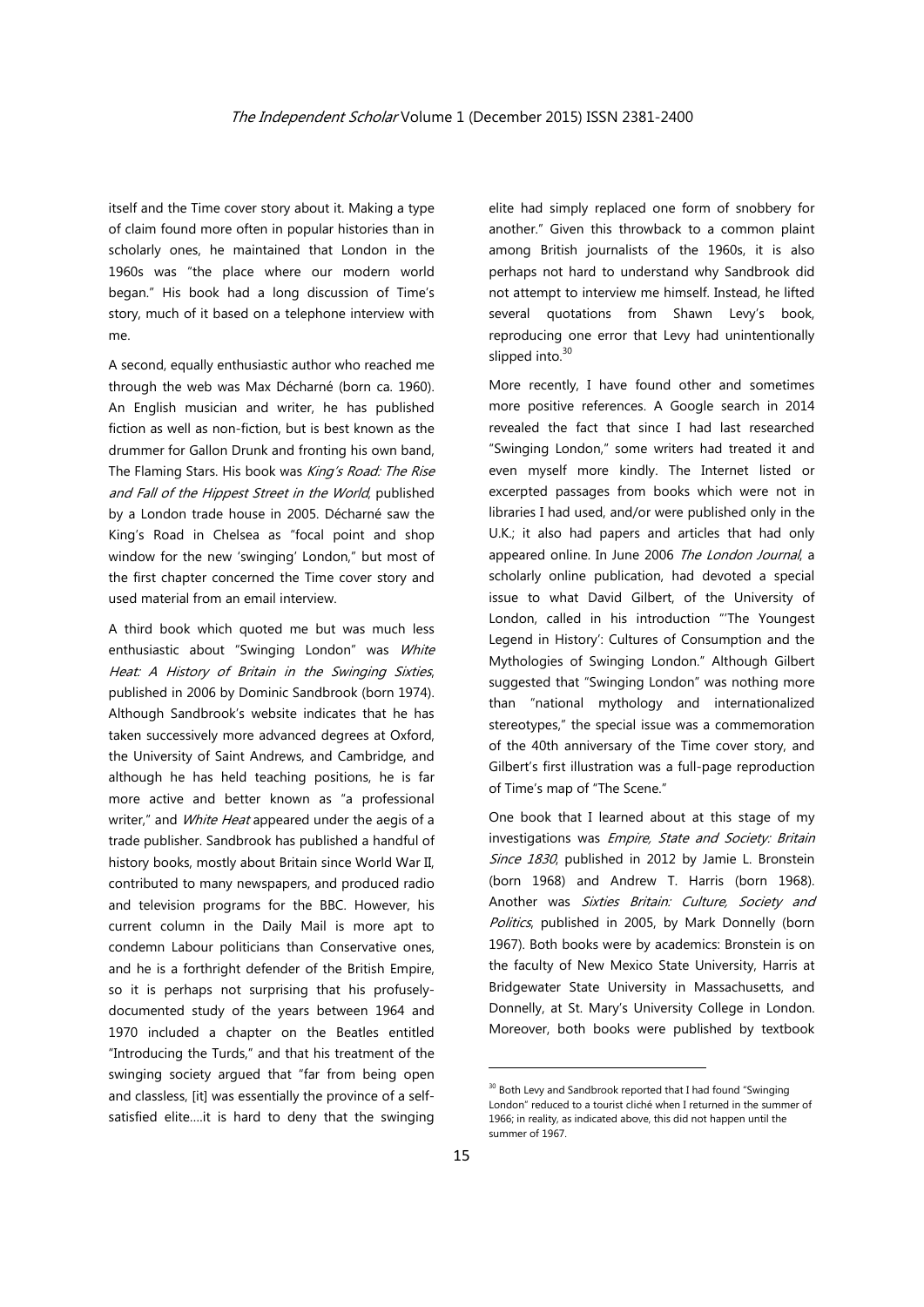publishers, the former by Wiley-Blackwell and the latter by Pearson Longman, suggesting a new level of acceptance in academic circles.

Bronstein and Harris led off their chapter on "Meet the Beatles: Cultural and Intellectual Developments 1945-1979" with "On May [sic] 15, 1966, Time magazine ran a cover story on 'Swinging London' that, fairly or not, embodied the cultural meaning of Britain in the 1960s, both for Americans and for the British themselves. $"31$  The ensuing discussion of a wide range of culture, from design and music to literature and theater, was equally straightforward and nonjudgmental. Donnelly's tone was likewise impartial, though warmer toward "Swinging London" as mythology. "Of course, 'swinging London' was always a highly selective composite," he wrote, "But, as with all constructions, it corresponded to an important imaginative reality, and the myth had a cultural resonance which transcended the tiny cliques who made up London's interconnected 'scenes."<sup>32</sup>

Further googling of 'Piri Halasz' and 'Swinging London' showed newer references: there were still complaints, and that ambivalent adjective "influential" had not disappeared from the "Swinging London" lexicon, but some references were more favorable. The most favorable I saw online was by Jerry White (b. 1949), a specialist in the history of London who teaches at Birkbeck College, University of London. In a paper delivered in 2007 at a workshop sponsored by the London School of Economics, he said "It was fashionable then and later to decry the myth of Swinging London, and, of course, it was a grossly misleading tag. But despite her breathless prose, Piri Halasz in Time was onto something real enough. She was right to stress the attraction of a city where youth and the new combined so intriguingly with tradition, and where upper-class elements of the London

<sup>31</sup> Jamie L. Bronstein and Andrew T. Harris, *Empire, State, and Society:* Britain Since 1830 (Chichester: Wiley-Blackwell. 2012) 259.<br><sup>32</sup> Mark Donnelly, *Sixties Britain: Culture, Society and Politics* (Harlow, England: Pearson Longman, 2005) 92.

<u> Andrew Maria (1989)</u>

Season seemed to blend effortlessly with workingclass talent...."<sup>33</sup>

Another recent book I learned about online was Swinging City: A Cultural Geography of London, 1950- 1974 by Simon Rycroft, published in 2010 by Ashgate, another academic house. Rycroft (born 1966) is a cultural geographer who teaches at the University of Sussex; in his book, he was concerned with showing how the over-publicized, materialistic phenomenon of "Swinging London" could be related to the underpublicized but far more idealistic "counterculture" that succeeded it, despite the seeming dichotomy of the two. He devoted a full chapter to the Time cover, but (bless him) has also read A Swinger's Guide to London, saw a difference between the two, and believed that my original ambition in writing the cover was "to suggest that there was something quite serious and profound about the swinging city, its lifestyle and aesthetics." $34$  This is true, although the passage from the cover story that Rycroft quoted as "perhaps where Piri Halasz's voice emerges less scathed by the editing" was the closing passage by Jamieson already quoted (above) by Hewison. $35$ 

Double-checking library databases, I finally discovered Swinging Sixties: Fashion in London and beyond 1955-1970, published in 2006. This scholarly catalog to an exhibition at the Victoria and Albert Museum (V&A) had an introduction by Christopher Breward (born 1965), a professor of cultural history and now principal of the Edinburgh College of Art; he was, in 2006, still teaching at the London College of Fashion and deputy head of research at the V&A. At the beginning of his introduction, he wrote, "Perhaps more than any other artefact from the mid-1960s [the Time cover] expressed all that was distinctive about

<sup>&</sup>lt;sup>33</sup> "Jerry White: Social and Cultural Change in 1960s London," http://www.lse.ac.uk/geographyAndEnvironment/research/london/ev ents/HEIF/HEIF2\_06\_08/glctothegla/social\_and\_cultural\_change\_in\_19 60s london.pdf Accessed September 24, 2015. In fact, White was rephrasing a passage from his earlier book, London in the Twentieth Century: A City and Its People (London: Viking, 2001; pb, Penguin 2002), 341. But I first learned about it from the LSE web version. <sup>34</sup> Simon Rycroft, Swinging City: A Cultural Geography of London, 1950-1974 (Farnham, Surrey: Ashgate, 2010) 81.<br><sup>35</sup> Rycroft 72.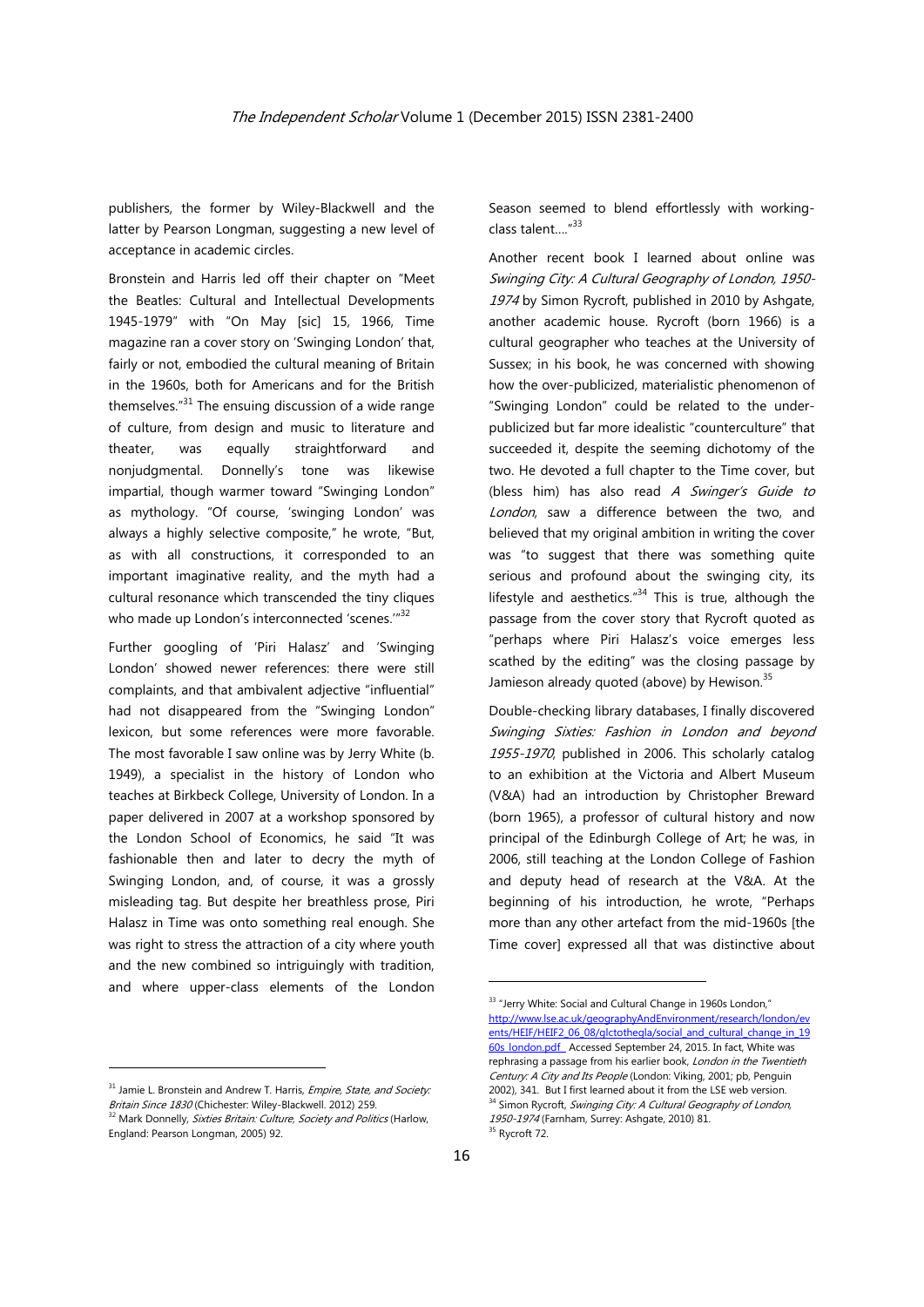the culture of the British capital…." And, after outlining what the other chapters in the catalog would contain, he concluded: "Benefitting from recent scholarship in social history and consumption studies while also looking to surviving objects for complementary evidence, [this catalog] unpacks the myths, but also re-emphasizes the importance of the period, giving retrospective credence to Time's final assertion:…." And again he quoted Jamieson's conclusion to the cover story.<sup>36</sup>

Today, Time has had many women writers (it now has a woman managing editor, and recently had a woman publisher). Journalism in general has many other female success stories, and women have risen to prominence in many other areas of competence, from business and economics to politics. All this means that women writers in general are more likely to be taken seriously now. Miniskirts are common (especially in summer) and I suspect that today only an adolescent male would find them unbearably seductive. Assuredly, we no longer see them as invitations to an orgy—or to rape.

The war in Vietnam is long since over, to be succeeded by other and if possible, more divisive international conflicts. Even before the war in Vietnam ended, Time—under the leadership of Grunwald—had turned against it and joined journalism's liberal flock. Today, Time is no longer as ominously "influential" as it once was–struggling as it is, along with every other print news medium, to survive.

Britain's economic problems of the 1960s seem equally remote. Although at great cost, the country has survived them, to face still more seemingly insoluble ones in the present. More recent history books about the 1960s do not shrink from discussing the weaknesses of the British economy during that period, but they see it in a broader perspective, tend to agree that the first two-thirds of the decade were more prosperous than put-upon, and see the cultural revolution encapsulating "Swinging London" as more

of a benefit than a hindrance to the country's economic well-being.

Meanwhile, many (if not all) of the stars and outstanding aspects of "Swinging London" have proved remarkably resilient. Sean Connery, Albert Finney and Michael Caine, though now long past romantic roles, have racked up decades of successful movie-making. Mick Jagger and Paul McCartney still make music, to the delight of gray-haired baby boomers. The U.S. pop music scene has become much more insular than it was in the 1960s, but over the years, it has continued to welcome at least some English stars, such as the Bee Gees, the Spice Girls, and Elton John. Even in 2015, a few contemporary British groups, among them Muse and Florence and the Machine, have reached the top of the U.S. Billboard album charts.<sup>37</sup>

Stella McCartney (daughter of Paul) and Alexander McQueen, two recent British designers, still enjoy international reputations. London's Fashion Week is still one of the top four, along with Paris, New York and Milan. London plays still win Tony awards in Manhattan, and British movies still attract audiences in the U. S. London itself is still a top tourist destination. According to one index, set up by MasterCard, the city by August 2014 was on track to attract more visitors that year than any other city in the world. $38$ Admittedly, the most popular tourist attractions within London continue to be the historic ones, from the Tower of London to the British Museum, but funseekers in search of pubs and other hangouts for the livelier set—the latter-day equivalent of 1960s "swingers"—can still find them in the capital (though not in Soho or the West End any longer: the last I heard, onetime working-class areas like Shoreditch and Spitalfields in the East End have become as chic and gentrified as Brooklyn, New York).

<sup>&</sup>lt;sup>36</sup> Christopher Breward, "Introduction," in Swinging Sixties: Fashion in London and beyond 1955-1970, eds. Christopher Breward, David Gilbert and Jenny Lister (London: V & A Publications, 2006) 8, 21.

<sup>&</sup>lt;sup>37</sup> Joe Coscarelli, "Britannia Rules Charts Again With Muse," New York Times, June 18, 2015.<br><sup>38</sup> Deborah L. Jacobs, "The 20 Most Popular Cities In The World To

Visit," Forbes, July 31, 2014, at http://www.forbes.com/sites/ deborahljacobs/2014/07/31/the-20-most-popular-cities-in-theworld-to-visit-in-2014. Accessed September 7, 2015.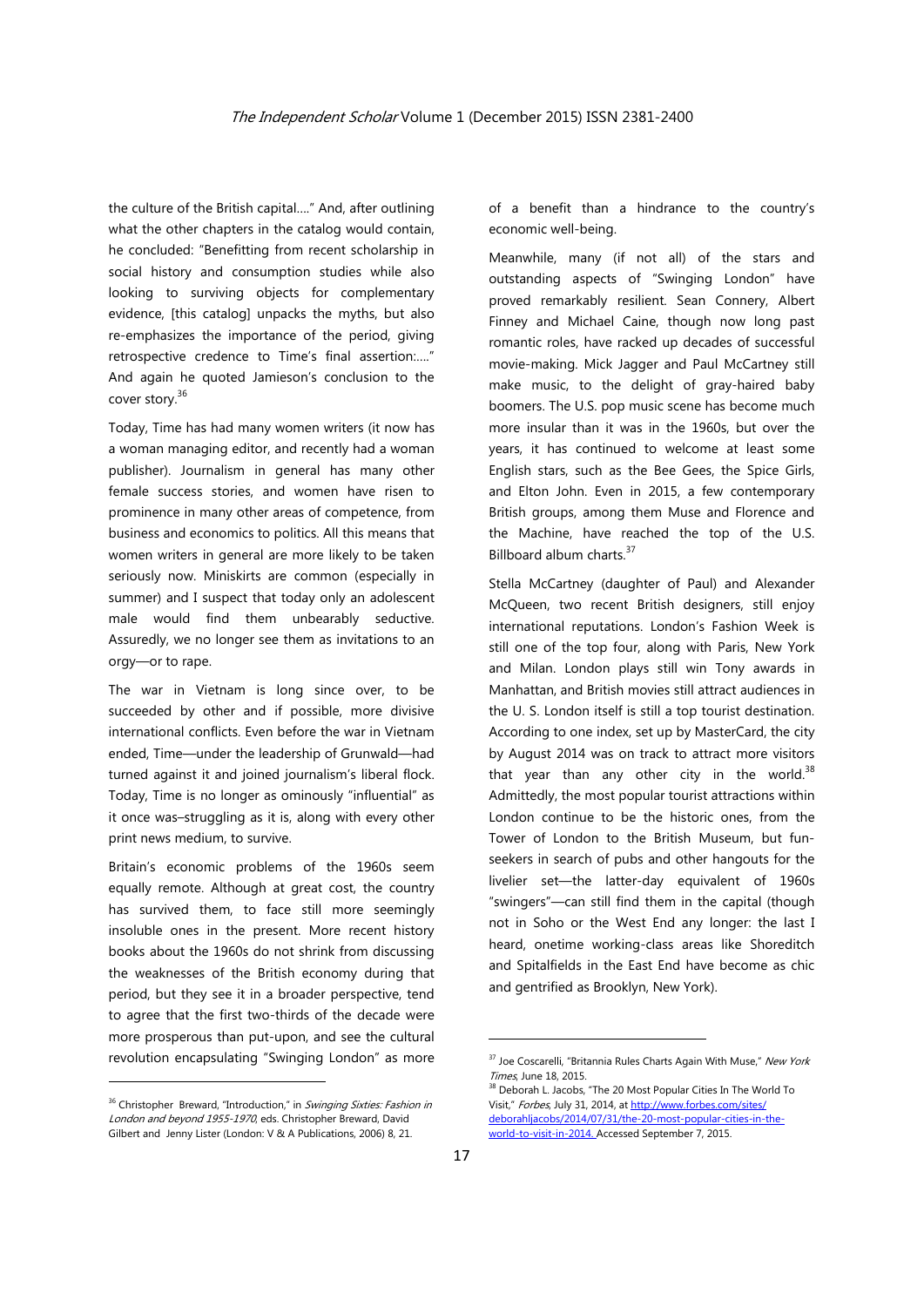#### CONCLUSIONS

What conclusions can I draw from this latter-day turnaround? I am flattered, of course, but I think these references reflect not only changed perceptions of women writers and Time, but also changing perceptions of "Swinging London." These latter and more important changes reflect several factors.

First, popular culture in general is far more widely respected by scholars today than it was back in the 1960s. This reflects changes in perceptions caused by the widening impact of the revolution that started much more narrowly inside the art world in the 1960s with the overthrow of the "high" art of abstract expressionism, the triumph of pop art, and pop art's emphasis on popular culture as source material and inspiration. Pop music, movie stars, and fashions in clothing are now more likely to be seen as significant historical artefacts, as are mass-media magazines.

To me, it is no coincidence that—as I have shown the authors of books about "Swinging London" are now much less likely to be journalists, and much more likely to be scholars. Similarly, the promulgators of books about "Swinging London" have become much less likely to be trade publishers, and much more likely to be academic ones. Here are two concrete demonstrations of how a once-journalistic phenomenon has survived the passage from a mystery that provoked controversy among its contemporaries to a primarily cultural but also somewhat social and political phenomenon deserving of a place in the history books.

Second, these changing perceptions also reflect solid economic shifts in all the fully-developed and mostly Western nations, from industrial to postindustrial economies and more specifically from manufacturingbased economies to service, white-collar and professionally-based ones. Advertising, the media and public relations—three white-collar industries—were sneered at in the 1960s, especially by observers of "Swinging London" who did not like what they were seeing. To such people, these three industries were largely responsible for creating the "myth" of

"Swinging London." Today, we may still be critical of these industries, but we also treat them with more respect; beyond that, when a phenomenon has passed from their tender mercies into history, there is more of a tendency to see it—at the very least—as fact-based myth.

Third, in the 1960s sophisticated people—Britons and Americans alike—turned their noses up at tourists, who were more than likely to be square Americans from the heartland, hoping to take in all of western Europe on a two-week holiday. Since the end of communism, though, and the rise to Western-style prosperity of so many non-European nations, tourists today are as likely to come from Melbourne, Beijing or Dubai as they are from Iowa. Every country in the world that is not currently a war zone welcomes them, too, including the U.S., and even sophisticated Britons —as well as Americans—sign up for tours to Uzbekistan or Angkor Wat. The cumulative economic impact of all this tourism hugely affects whole industries like aviation, hotels, fashion, retailing and food services (from five-star restaurants to fast-food outlets) on a global basis. It is all too big to patronize.

Fourth, the passage of years affords distance. What still seems relevant survives. What seemed more important then and less important now fades from collective memory. This is particularly true as the books are being written by younger and younger authors, no longer haunted—as were the earlier generations—by the shame of the lost empire. As indicated above, I have found that authors born since 1950 tend to be less censorious and more sympathetic toward "Swinging London," both subject and cover story about it, than authors born prior to 1950, with some notable exceptions (in particular Jerry White and Dominic Sandbrook).

Finally, there is the "Pollyanna hypothesis." A recent scientific study showed that most people prefer positive to negative language, $39$  and this must be even

<sup>&</sup>lt;sup>39</sup> John Tierney, "Why We All Sound Like Pollyannas," New York Times, February 24, 2015.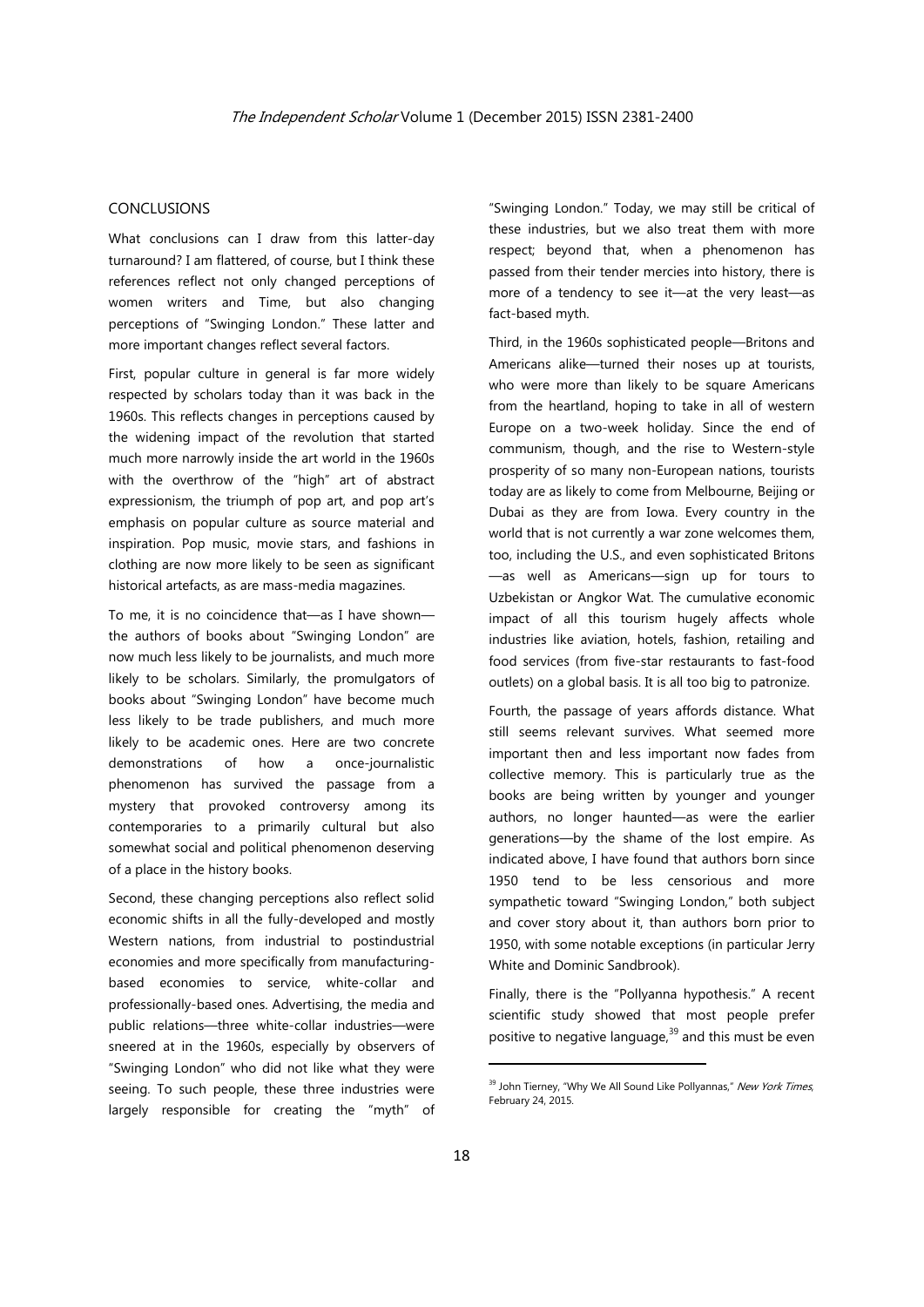truer when viewing the past. To some people, the 1960s in London may now look like a kind of golden age, and the decade can be seen today as the start of an era, instead of the end of the previous one. In the 1960s, too many people—especially the older ones were still conscious of the recent decline of the British Empire, and could see "Swinging London" only as the ignoble postscript to a glorious past. Now that a younger generation is writing the history books, and "Swinging London" is so far in the past, it begins to look as glorious as the Empire did, nearly fifty years ago.

#### © PIRI HALASZ 2015

#### ACKNOWLEDGEMENTS

This article is based on a talk delivered on June 20, 2015, at the 25th anniversary conference of NCIS in New Haven. I would like to thank Leigh Winser, Deborah Valenze and the anonymous peer reviewers for their very helpful comments and suggestions.

#### WORKS CITED

- Baker, Russell. "Observer: Cold Feet in Swinging London." New York Times, November 16, 1966.
- Blond, Anthony. "Swingers I hate you." Queen, June 22, 1966.
- Breward, Christopher. "Introduction." In Swinging Sixties: Fashion in London and Beyond 1955-1970. Ed. Christopher Breward, David Gilbert and Jenny Lister. London: V & A Publications, 2006.
- "Britain at the Brink, "Newsweek, July 25, 1966.
- Bronstein, Jamie L., and Andrew T. Harris. Empire, State, and Society: Britain since 1830. Chichester, West Sussex: Wiley-Blackwell, 2012.
- Buchwald, Art. "Capitol Punishment." Washington Post, July 21, 1966.
- Coscarelli, Joe. "Britannia Rules Charts Again With Muse." New York Times, June 18, 2015.
- Décharné, Max. King's Road: The Rise and Fall of the Hippest Street in the World. London: Wiedenfeld & Nicolson, 2005.
- Donnelly, Mark. Sixties Britain: Culture, Society and Politics. Harlow, England: Pearson Longman, 2005.
- Fairlie, Henry. "Britain Seems Willing to Sink Giggling Into the Sea." New York Times Magazine, June 12, 1966.
- Halasz, Piri. A Memoir of Creativity: Abstract Painting, Politics and the Media. New York: iUniverse, 2009.
- "How the Tea Break Could Ruin England." Time, September 2, 1966.
- Hewison, Robert. Too Much: Art and Society in the Sixties, 1960-75. London: Methuen, 1986.
- Inwood, Stephen. A History of London. London: Macmillan, 1998.
- Jacobs, Deborah L. "The 20 Most Popular Cities in the World to Visit." Forbes, July 31, 2014. http://www.forbes.com/sites/deborahljacobs/2014 /07/31/the-20-most-popular-cities-in-the-worldto-visit-in-2014. Accessed September 7, 2015.
- "Jerry White: Social and Cultural Change in 1960s London."

http://www.lse.ac.uk/geographyAndEnvironment/r esearch/london/events/HEIF/HEIF2\_06-

08/glctothegla/

social and cultural change in 1960s london.pdf. Accessed September 24, 2015.

- "A Letter from the Publisher." Time, June 5, 1944.
- Levin, Bernard. The Pendulum Years: Britain and the Sixties. London: Jonathan Cape, 1970.
- Levy, Shawn. Ready, Steady, Go! The Smashing Rise and Giddy Fall of Swinging London. New York: Doubleday, 2002.
- Lewis, Anthony. "Frivolity in Britain: Nation's Problems Are Dull Stuff to People Bent on a Swinging Time." New York Times, June 8, 1966.
- Marwick, Arthur. Britain in Our Century: Images and Controversies. London: Thames and Hudson, 1984.
- ---. British Society since 1945. London: Allen Lane, 1982.
- ---. The Sixties: Cultural Revolution in Britain, France, Italy, and the United States, c.1958-c.1974. Oxford: Oxford UP, 1998.
- Masters, Brian. The Swinging Sixties. London: Constable, 1985.
- Porter, Roy. London: A Social History. Cambridge MA: Harvard UP, 1995)